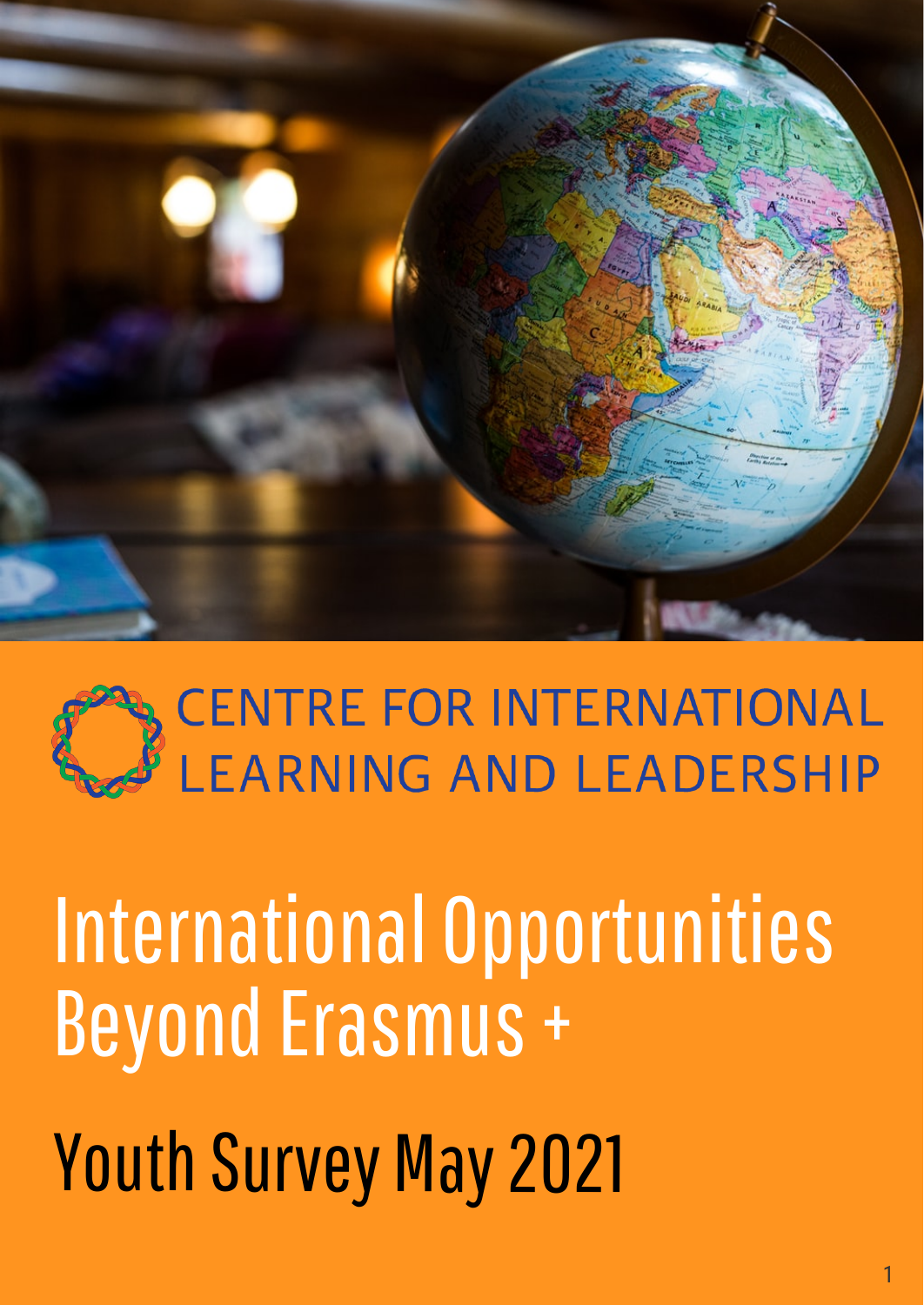### Contents



2

3

#### Introduction

Executive Summary..................................3 About the survey..................................4 Brief Summary of the Participants..................................5

#### Findings

What Does a Global Britain Mean to Young People?..................................6 Do Young People Think it is Important to Learn About Other Cultures?..................................6 What Obstacles are Faced by Young People?..................................7 What Opportunities are Wanted by Young People?................................7 What Additional Action Could be Taken to Encourage, Facilitate and Influence International Mobility?..................................8 What Inspires Young People?.................................8

#### Conclusion



### **S** CENTRE FOR INTERNATIONAL<br>F LEARNING AND LEADERSHIP

The Centre for International Learning and Leadership (CILL) promotes international thinking, values and skills in education and employment. We believe that giving young people access to international opportunities is the most effective and inclusive way to develop the transferable skills needed by employers, as well as enhancing formal education outcomes. It also contributes to the prosperity, security and reputation of our country.

CILL is currently leading an initiative "Beyond Erasmus+" which brings together organisations and individuals from across the UK to consider options for future international education and youth activities, and thereby to inform national policy-making.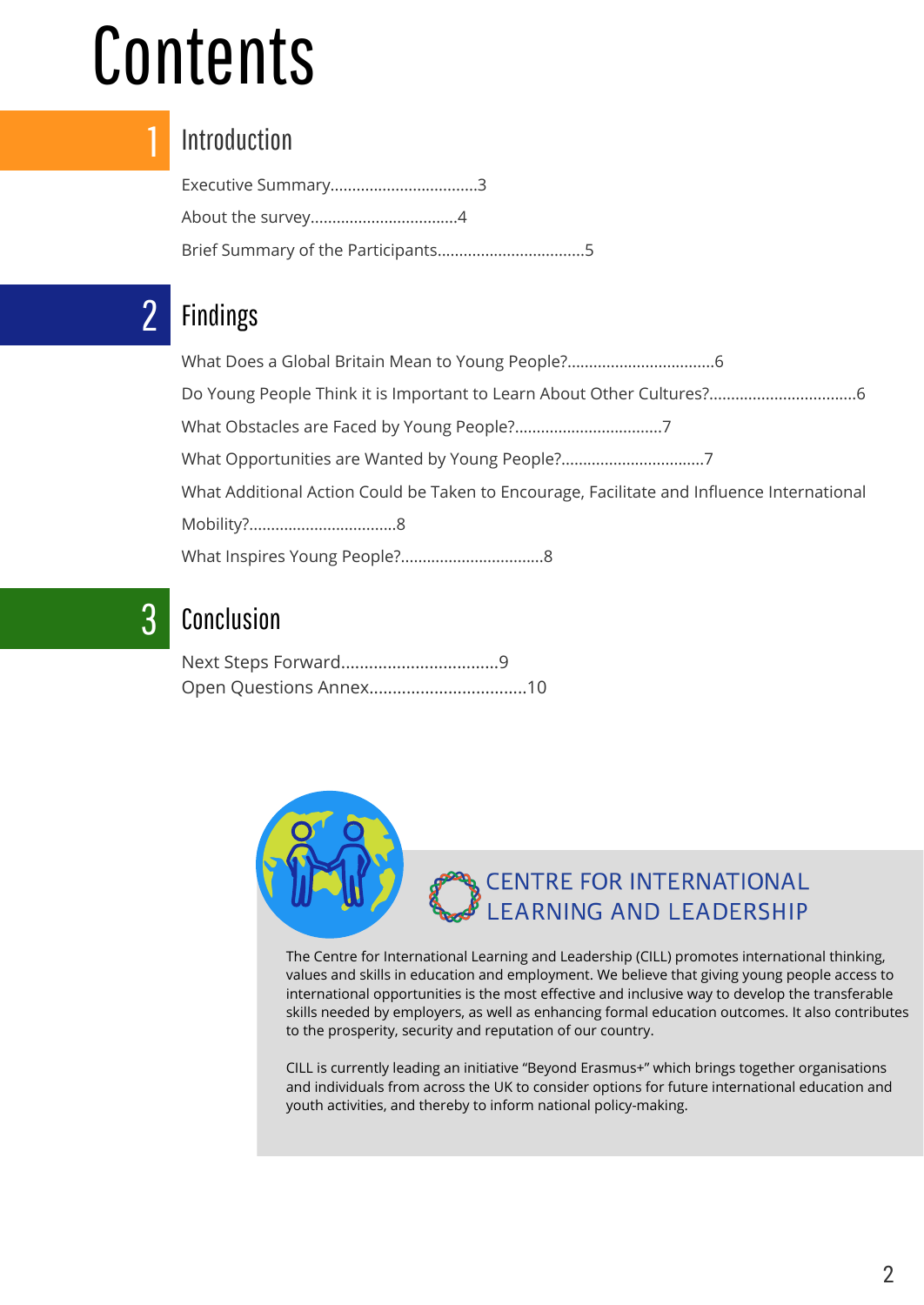

### Executive Summary

*"Leaving home, and your country, is really important to gain independence, meet people from other areas of the UK… but also from other parts of the world. Without going to university, there aren't many other ways to get this experience. Being able to visit other countries helps gain a sense of self and encourages growth in several areas"*

This is a report on a survey of young people's opinions regarding international opportunities in education, carried out by the Centre for International Learning and Leadership (CILL) in May 2021 as part of our "Beyond Erasmus+" initiative. The aim is to underpin discussions within our networks, but also among policy-makers, with authentic voices of young people. For this reason most of our survey questions were open-ended.

In order to set the context, we asked young people to tell us what they thought "global Britain" means. The majority took a positive view, pointing towards a successful country that is outwardlooking, open to the world, diverse, tolerant and collaborative. They are looking for opportunities that will make them part of this.

On the other hand, responses show that young people are apprehensive about their future opportunities, in the wake of the UK government's decision to withdraw from the Erasmus+ and European Solidarity Corps programmes. Most have not heard of the new Turing Scheme or consider it irrelevant to their needs, particularly if they are not in higher or further education. Whilst previously they might have considered taking part in international activities, they now cannot.

Participants were asked what obstacles prevent them from going abroad. Nearly all felt that money is the greatest limiting factor, as well as their current employment or academic background. A funding programme is needed in order to make sure international opportunities are available for all, not just those privileged enough to attend university.

There is also a serious lack of information to help young people find out about international projects and exchanges. They have doubts about where they could travel easily or what would be available to them with their current situation. Support from family, teachers and other trusted adults is also needed in order to help those with less confidence to overcome their fears about taking part in activities far from home.

International programmes have a lot to offer young people in the United Kingdom, as is made clear by the unanimous desire of survey participants to get experience abroad. In a wholly positive outlook, all participants believed that travelling makes an individual more understanding, well rounded, "helps us go beyond nationalisms and borders" and "allows us to know different countries and develop ourselves as more complex people". If there is a decrease in the internationality of our youth, then we risk decreasing the internationality and scope of our society as a whole in the future. Conversely, we have a great opportunity to create a new and vibrant path for young people, which would allow them to flourish and better themselves, to the benefit the UK as a whole.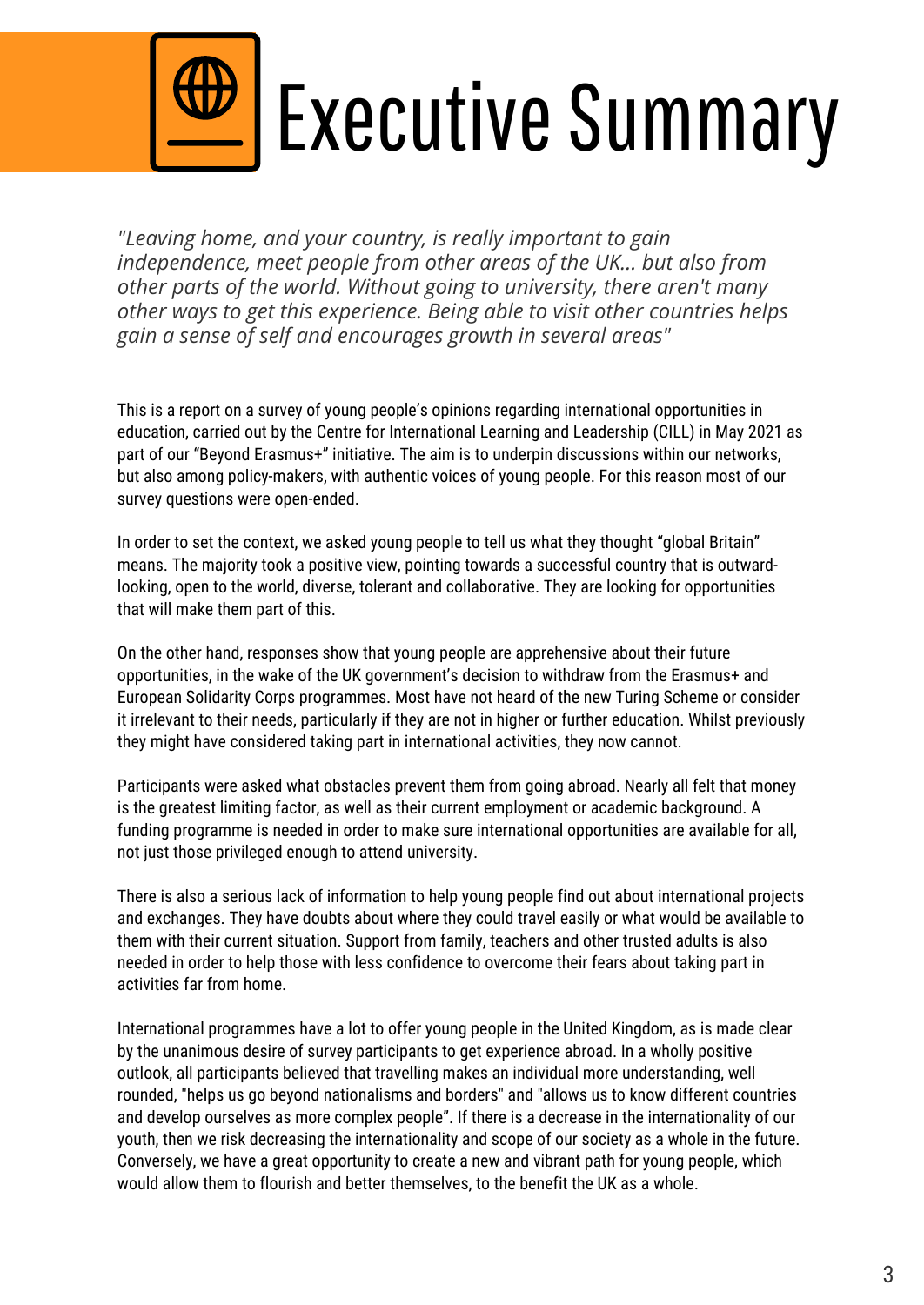

### Introduction

Following the decision of the UK government to leave the Erasmus Plus and European Solidarity Corps programmes, it is important to understand how young people both in higher or further education, and those who are not, feel about their prospects for international education mobility going forward.

This report aims to articulate the voices of those who have participated in our survey and convey how important it is for young people's views to be heard, both by those responsible for the formation of future policy and by education and youth practitioners implementing new projects and creating support networks.

The survey was conducted online via Survey Monkey to understand the thoughts and concerns of youth groups with regards to international mobility outside the United Kingdom. It was started on the 24th of March 2021 and ended on the 7th of May 2021; in total there were 85 responses. All questions were completed in full and all quotations contained in this paper are the verbatim answers of participants. There were a mixture of closed and open questions in order to gain a comprehensive impression of young people's views.

The study is small in scale, but has given some clear indications as to what opinion young people have about global movement and their future hopes to be a part of it. This report is intended to help a range of stakeholders to make informed decisions moving forward, taking due account of the views of young people.

Some notable observations are:

- All participants feel that international travel is vital to personal and societal growth.
- Most participants did not feel there was enough information or support on how to access international schemes.
- Most participants found money to be the biggest obstacle to them being internationally mobile.
- There is strong indication that the concept of a "Global Britain", whilst not comprehensive yet, has great scope for being an identifier for how young people want lead their lives and conduct themselves.
- Participants were inspired by the experience and examples before them, led by family, friends and peers.
- Most participants would feel more comfortable about travelling, with the safety and financial guarantees that professional / government institutions can provide through formal programmes.

The lack of opportunities is a cause for concern with young people and action is needed. It is vital that young people choosing routes other than higher or further education are included in international schemes as they will benefit equally, if not more than any other group. A focus on leading by example and showcasing opportunities would potentially attract more young people to engage in international opportunities. That nearly half of the participants had not experienced international opportunities before, shows on a wider scale just how many young people are at risk of being left behind.

*"...it's essential to realise that there's more than one way to live life. This makes people more tolerant, accepting and open-minded. It also enhances our own abilities as we can learn from others."*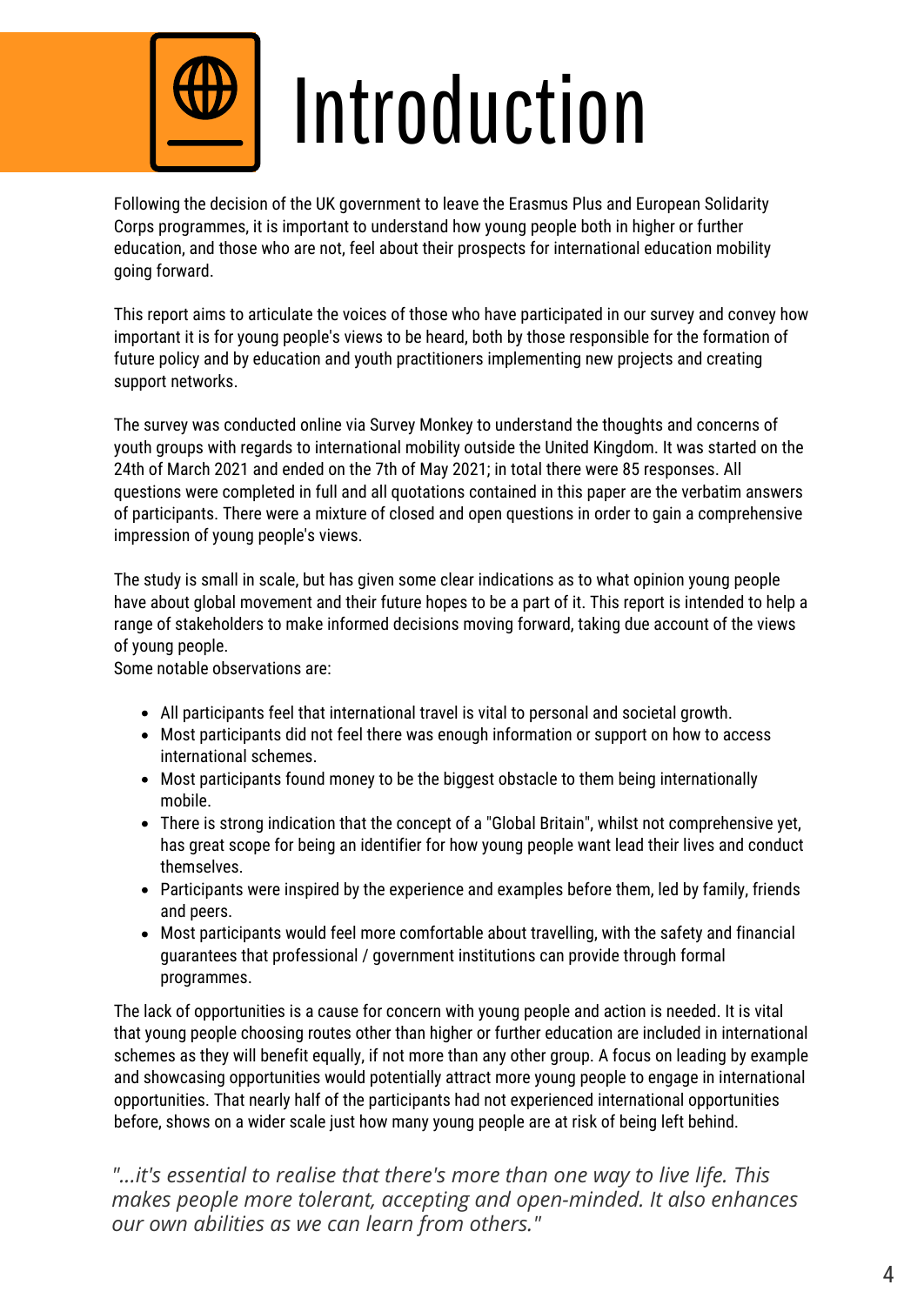

## Participants





Age (%)



#### Prior Experience (%)



#### **Location of Participants**

The participants who have taken part are based the United Kingdom, European Union and non-European area, with the majority of participants being based in England.

| <b>ANSWER CHOICES</b> | <b>RESPONSES</b> |                         |
|-----------------------|------------------|-------------------------|
| England               | 63.53%           | 54                      |
| Scotland              | 5.88%            | 5                       |
| Wales                 | 2.35%            | $\overline{2}$          |
| Northern Ireland      | 3.53%            | 3                       |
| Republic of Ireland   | 0.00%            | $^{\circ}$              |
| Other EU              | 21.18%           | 18                      |
| Other non-EU          | 3.53%            | $\overline{\mathbf{3}}$ |
| <b>TOTAL</b>          |                  | 85                      |

#### **Age Demographic**

The participants are aged from under 16 up to over 30, with most people answering ranging between 16-30 years of age.

| ANSWER CHOICES | <b>RESPONSES</b> |                |
|----------------|------------------|----------------|
| Under 16       | 2.35%            | $\overline{2}$ |
| 16-18          | 24.71%           | 21             |
| 19-23          | 38.82%           | 33             |
| 24-30          | 28.24%           | 24             |
| $30+$          | 5.88%            | 5              |
| <b>TOTAL</b>   |                  | 85             |

#### **International Experience Prior to Survey**

When asked whether they had international experience in an exchange or similar over half answered yes, with just under a third never having done so.

| <b>ANSWER CHOICES</b> | <b>RESPONSES</b> |     |
|-----------------------|------------------|-----|
| Yes                   | 67.06%           |     |
| No                    | 32.94%           | 28  |
| TOTAL                 |                  | RF. |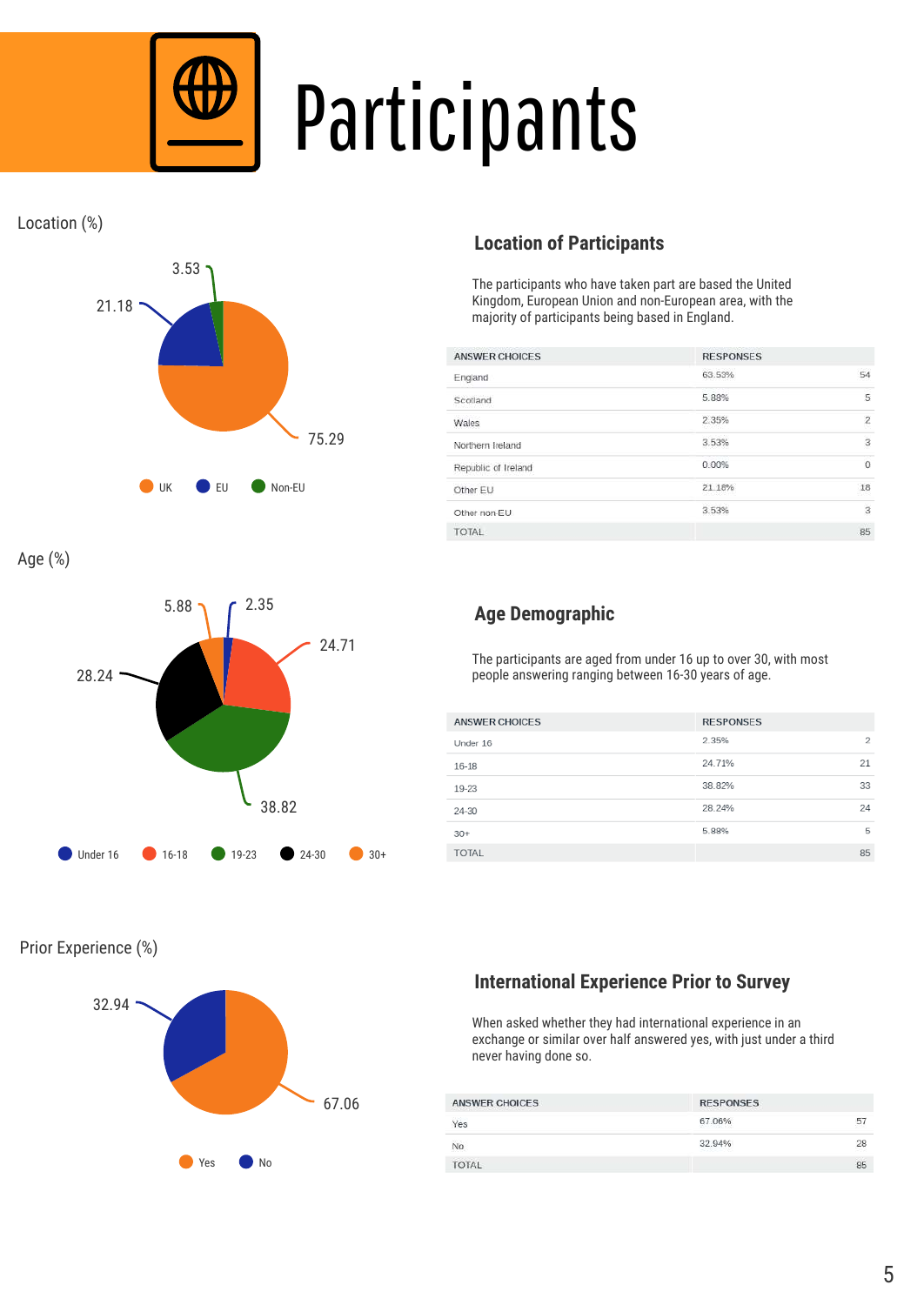

## Findings

#### **What does a Global Britain mean to young People?**

When asked the question "What does 'Global Britain' mean to you?" there was a striking commonality of language used. Many participants identified with the idea of "open- minded, accepting" attitudes. They saw a Global Britain allowing them to work in international areas and that British people would be "active and positive contributors to global society".

It is clear that most participants from non-UK countries were not always acquainted with the term, having a neutral opinion or simply none.

As one participant stated, a "...post-Brexit Britain where new opportunities are available..." would be a Britain that is a leader of forward-thinking, indispensable values on the world stage as well as being an active part of the international community. "The idea of mutually exchanging the benefits of this country with others" should be an exciting prospect for people of all ages, that stakeholders could invest in, shape and define to create a truly Global Britain.

One participant viewed a Global Britain as "Global, outward looking, international [and] liberal" which represents young people's wish to be a part of Britain's collaborative efforts to grow internationally. Most young people feel that a lack of international opportunities (due to obstacles not allowing them to take part, such as finances or occupation) would limit societal, as well as personal growth.

#### **Do young people think it is important to learn about other cultures?**

Participants were asked if they thought it was important to learn about other cultures and countries and the results were a resounding yes. In the open question, young people said it created tolerance and that it "enhances our own abilities". In a wholly positive outlook, all participants believed that travelling makes an individual more understanding, well rounded, "helps us go beyond nationalisms and borders" and "allows us to know different countries and develop ourselves as more complex people".

It is promising and encouraging to see a unanimously positive perception of travel and internationality, since it simplifies the issues surrounding funding youth projects. A system needs to be secured in place to make sure international opportunities are available for all, not just those in higher education. This is important since just under half of the participants had not undertaken any international schemes before and were aged 16-30: this is the age range that Erasmus Plus caters for and would have previously funded.

*"...the UK is globally interconnected with thousands of cultures, languages, lifestyles and has strong links to countries internationally. Britain should be accepting and embracing cultures that we all benefit from in our lives."*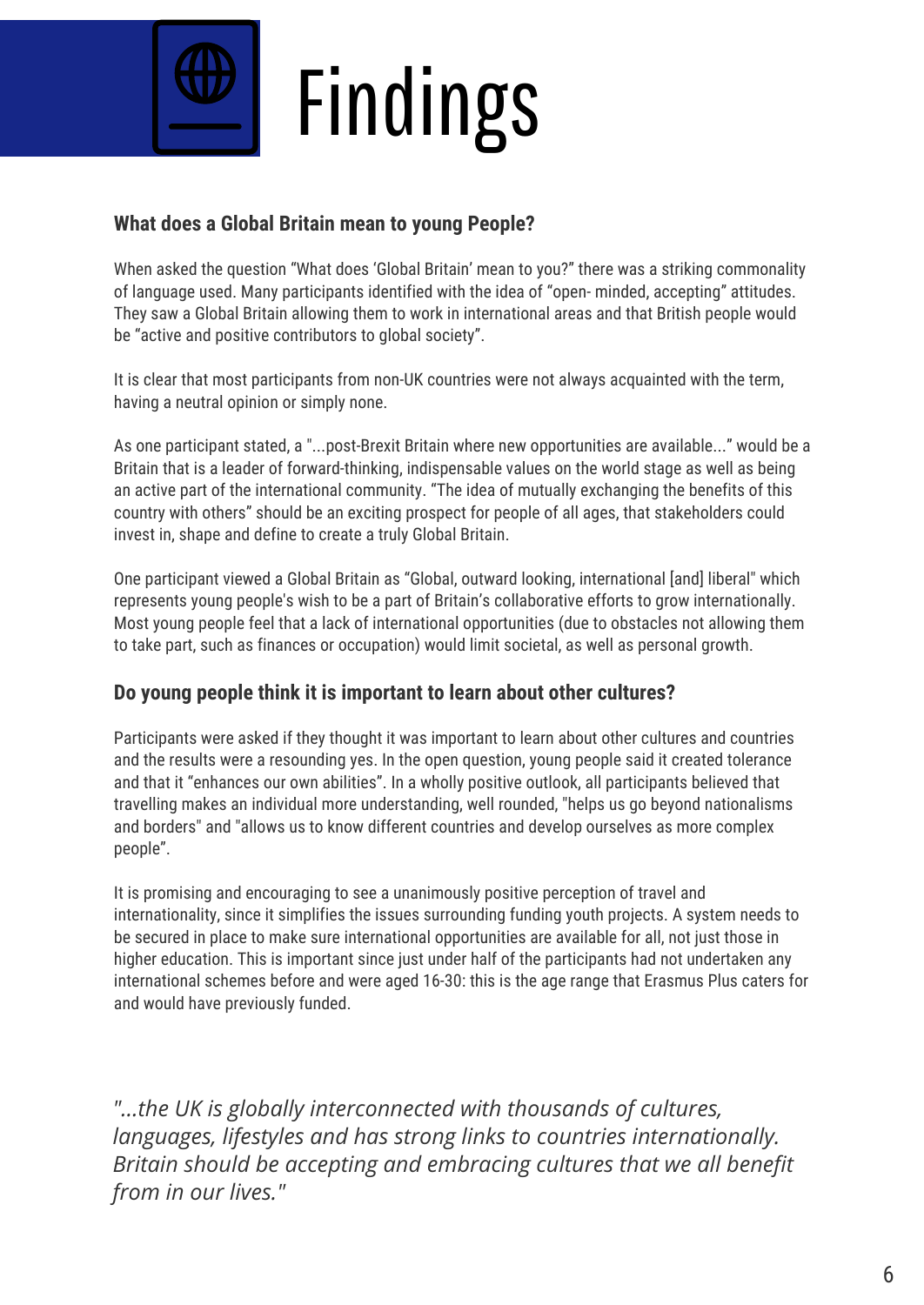

#### **What obstacles are faced by young people?**

The survey asked participants what their main obstacles for international opportunities were, as well what could be done to encourage more young people to participate in schemes. Survey answers were markedly similar. Concerns often stated were:

- Costs
- Documentation and insurance
- Lack of infrastructure to facilitate travel
- More stringent travel regulations
- Lack of purpose or reason to go
- Not enough time
- Lack of encouragement
- Work commitments and needing to focus on career
- Little confidence
- Language barriers

These obstacles can be surmised as young people of all backgrounds and ages not feeling supported. There is a lack of information that would help them consider taking on international opportunities, doubts about where they could travel easily or what would be available to them with their current situation.

#### **What opportunities are wanted by young people?**

When asked what kind of opportunities they would want to have as young people travelling, participants mostly wanted exchanges and work experience (including volunteering) opportunities. Participants were vocal about having chances "for young people who otherwise would not be able to travel", most notably outside of university schemes and of benefit to those from lower socioeconomic backgrounds. Professional work schemes were mentioned, as well as concerns about "opportunities to undertake immersive language courses in host countries and come back to your current job, rather than leave a job". This further highlights the current gaps in provision for young people in the UK.

*"For me, I don't go to university, so the opportunities that existed outside of that made me feel included and welcomed to a really vibrant network. Such included, short term (1-2 weeks) youth exchanges which are mainly fun cultural exchange projects with a loose general purpose but predominantly for cultural exchange. Training courses for professional skill development and informal learning, entrepreneur exchanges was something I was really excited to try"*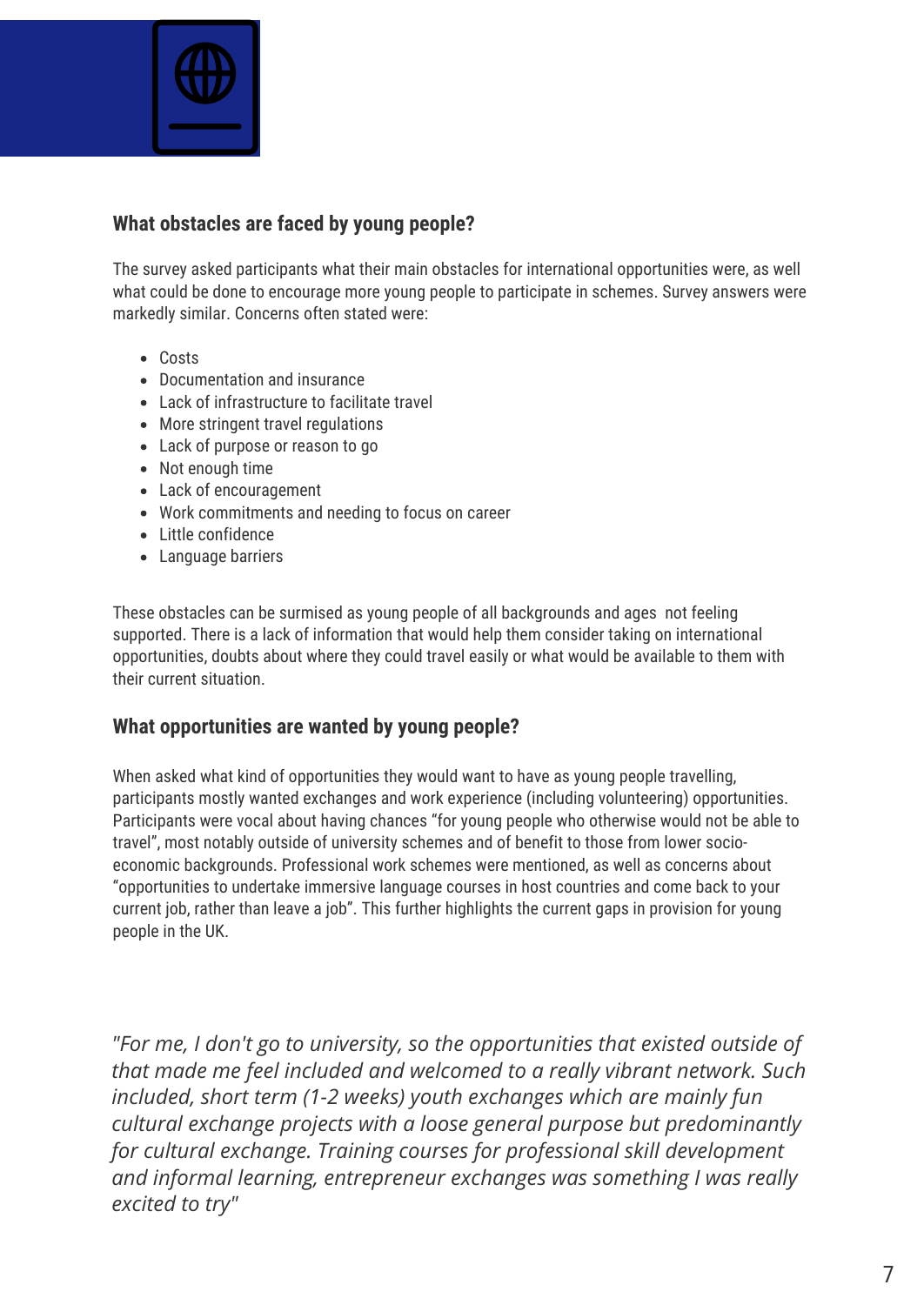

#### **What additional action could be taken to encourage, facilitate and influence international mobility?**

Participants were asked what solutions they thought would be useful to encourage further travel and get information to people. Resoundingly, there was a call for lower cost or free opportunities for internships and exchanges. Answers given show how indispensable non-governmental youth organisations have been in supporting underrepresented groups, and indicate a greater need for support, funding and collaboration from all stakeholders to help facilitate access. There is a need to "create more government-backed funding systems" and make opportunities more accessible for young people.

The majority of participants mentioned a need to increase awareness and promote what is available to them, suggesting that they do not feel supported by any scheme to facilitate travel. Participants stated that it was important "to encourage the connectivity part of travel ...travel allows you to feel truly connected to this world".

Responses from participants suggest that it is more effective to have exchange programmes that allow exposure to other nationals in the UK as well as travel abroad. This can also facilitate access to such schemes by showing young people a precedent.

Many participants demanded the creation of a funded programme, which also highlights that the majority of young people had little knowledge of the Turing Scheme or found it unusable as they had decided not to enter into further education. Whilst once they may have considered opportunities in the future, they now cannot.

#### **What inspires young people?**

When asked what is the best way to get information out to young people, social media was the main answer from the majority of participants. When asked who would motivate them, the answer "People who have done what I want to do" captures the attitude of participants. Whether it is friends, family, colleagues or a public figure, there is no doubt that young people feel encouraged and inspired to go abroad by looking to their peer-group predecessors and those who they can relate to on a personal level. An inclusive international programme will depend on such encouragement. If there is a decrease in the internationality of our youth, then we risk decreasing the internationality and scope of our society as a whole in the future.

*"By showing personal examples (i.e. getting them to meet with people who have had these experiences) rather than just giving information. For me, I went abroad when I met people from different countries who were going to university in all different European countries so then I considered doing this myself. Maybe Job websites - many people who are looking for a job might be open to new international experiences."*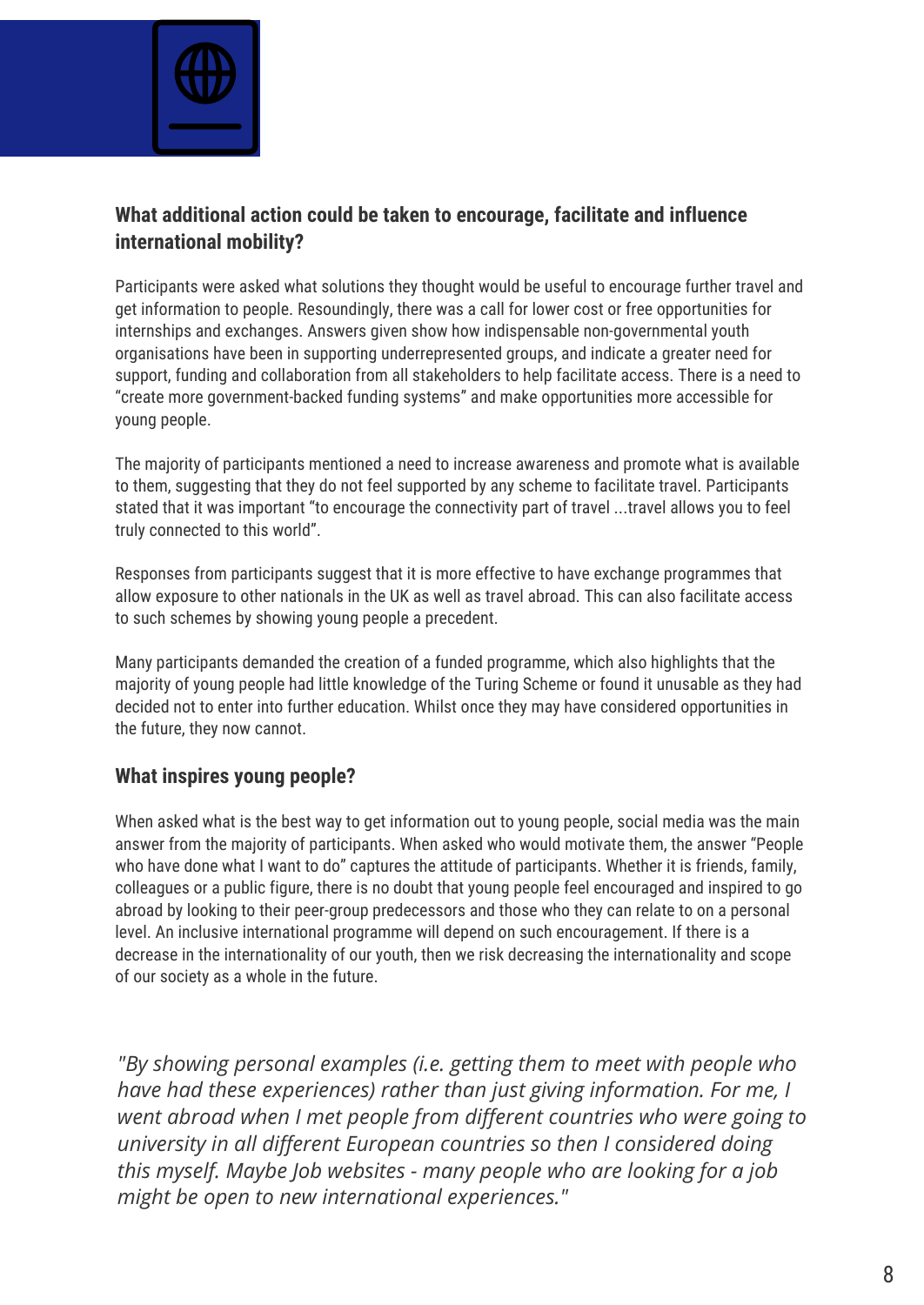

### Conclusion

#### **The Next Steps Forward**

Young people's opinions as expressed in this survey clearly show apprehension towards their future opportunities. All participants felt that finances would be a limiting factor, as well as their current employment or academic background. If the correct action is not taken, there is the risk of leaving behind bright and capable young people who could make a positive impact for themselves and the world that they live in. If it were to continue in such a way, more and more people would think it impossible to learn new skills and develop themselves internationally, as well as having a poorer understanding of the world that they live in. That being said, there is a great opportunity to create a new and vibrant path for young people, which would allow them to flourish and therefore better themselves and benefit the UK as a whole.

For this to happen, certain principles and actions will be essential:

- Funding schemes for all young people who fall into the relevant age category, regardless of their educational or employment status.
- A focus on building a Global Britain that young people identify with and personally want to see, where cultures and ideas are shared and developed. Young people are eager to take part in cultural exchanges.
- Promoting opportunities to young people clearly and reassuringly, so that they can plan their future with confidence. The participants were clear about the need for the creation of a funded programme that encompassed all groups and backgrounds.
- Leading by example as a cosmopolitan and open-minded nation that not only seeks to learn from others but also offers and promotes the means for other nations to take part in our culture. Young people want to learn from other cultures and also share British culture with the world.
- To understand and emphasise that to make young people more international is an investment that everyone profits from. Young people are thinking of their future and how they can help shape the world they want to live in.

International schemes have a lot to offer young people in the United Kingdom. That is made clear by the unanimous desire to develop international experience; it would be regrettable to limit the young people today from showcasing that.

*"I think that international travel and international learning & cultural experiences offer young people the chance to develop their own skills, make friends and also develop cultural awareness and confidence in a way you cannot without international opportunities. They also allow a more developed opportunity for reflection and understanding of your own culture, which is I think important for proper discussion, development and improvement of your society and community."*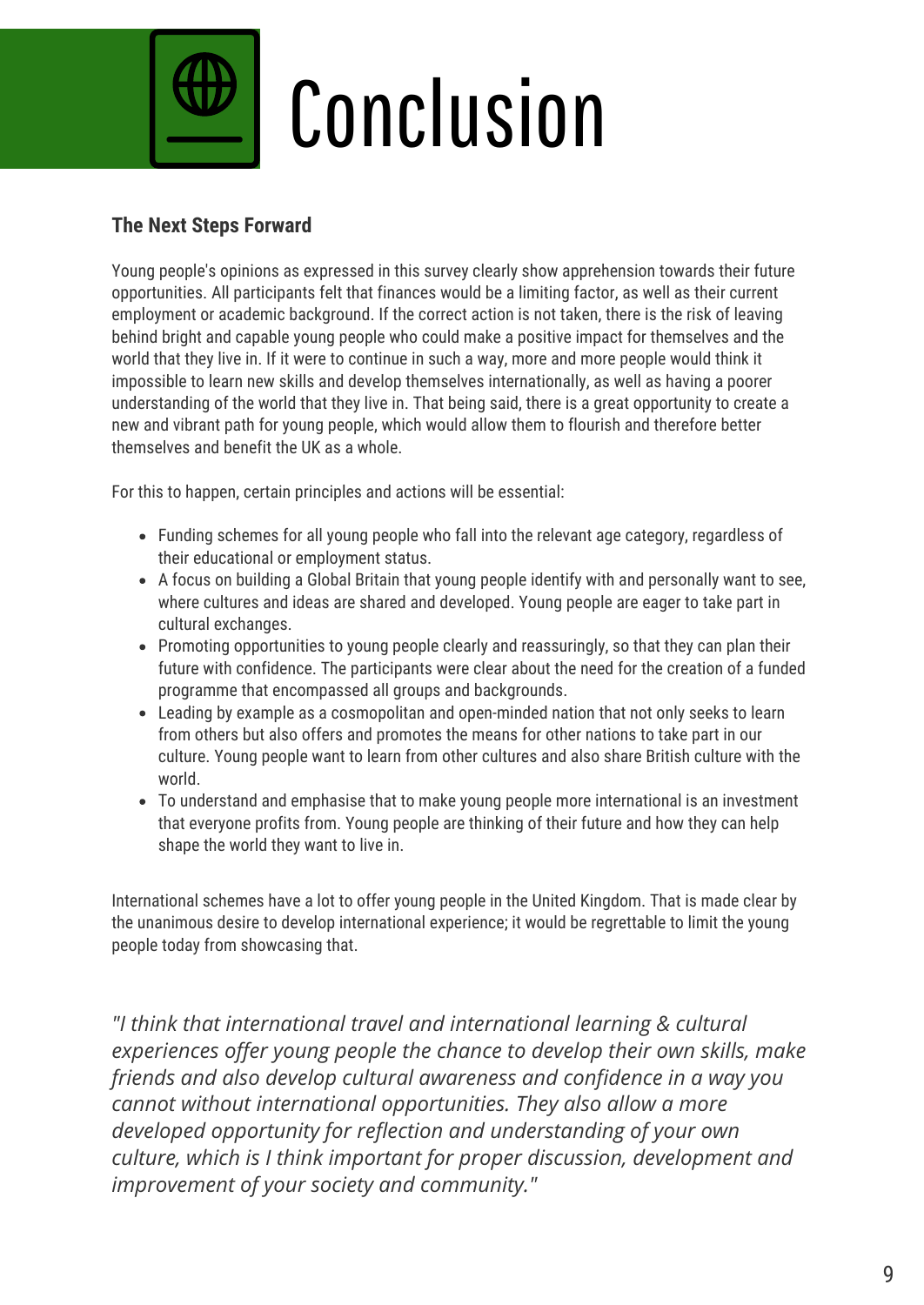### **Annex: All Survey Responses**

#### **What does "Global Britain" mean to you?**

- A Britain that is connected and in touch with the rest of the world , accessible and informed.
- A Britain that is open-minded, accepting and tolerant of all cultures. Also, being competitive in terms of our population's skillset.
- Being more open Britain to all other people?
- A global Britain would be the ability to internationalise and work in different areas with limited restrictions. Though the term can be seen as offensive i.e the British empire
- Intellectual collaboration with other unis and diverse representation
- The many ways in which Britian is linked to other countries around the war through history, politics, economic power, language, culture, etc...
- No
- Global Britain means to me that Britain is connected to countries all over the world and in that way takes impact on Britain as well as on the other countries. But with all of that comes also responsobility.
- That what Britain does is talked about globally
- Global Britain means seeing Britain and British people as active and positive contributors to global society, through strong presences in various parts of the world and support for initiatives aimed at improving the global and local communities. In Bosnia and Herzegovina, where I studied and then volunteered, this was represented through seeing British-led and -supported initiatives improving peace, stability and living conditions for Bosnians. It also means Britain having the confidence to act and lead in these fields, rather than to simply react to what other actors do, as well as knowing when to support cooperative efforts.
- To me, it means a Britain that truly embraces all the diversity the identities that make up a modern Britain. A Britain that strives to reflect this appreciation to the rest of the world. A post-Brexit britain where new opportunities are available for Britain in the international ball park and Britons are capable of navigating through.
- That we collaborate ethically and equitably with the globe, making amends for our history and treating others with respect.
- Being able to easily and cheaply communicate with and travel between different countries, but also having a rich cultural diversity within the UK
- nothing. doesn't sound great tbh last time we started to go global a few million people did get enslaved
- Uh sounds kinda racist I'm not sure what it means
- A better place to live, grow up in and to be proud of
- Travelling to different countries from Britain, and others travelling to Britain. It sort of reiterates the importance of us all learning about each of our unique cultures. It is as much us learning about them as it is them learning about us.
- Nothing really, never heard it before. To be honest it sounds a bit weird to me: like if the goal was to colonise the world and make Britain global, whereas I think the appeal of travelling is to discover new things and not wanting to experience "Britain" in various places. I say that because a lot of students of travel unfortunately tend to stick with others the same nationality, kind of missing the point. However I'm sure it has great intent and goals, it's just the image that came to my mind
- Nothing
- Global Britain a worldwide network.
- I should hope it means to be connected to all countries, to engage with and culturally exchange with others, and to allow Britain itself to be a fantastically diverse and ranging country.
- A Britain to which borders are irrelevant. One that connects to other countries in economic, social and travel-related manners as easily as it does internally. One which shows no social discrimination towards people of other race, ethnicity or nationality. One which does not maintain the pretence of being superior to other countries. It's a long way off.
- Investing in different parts of the world
- A multi-cultural Britain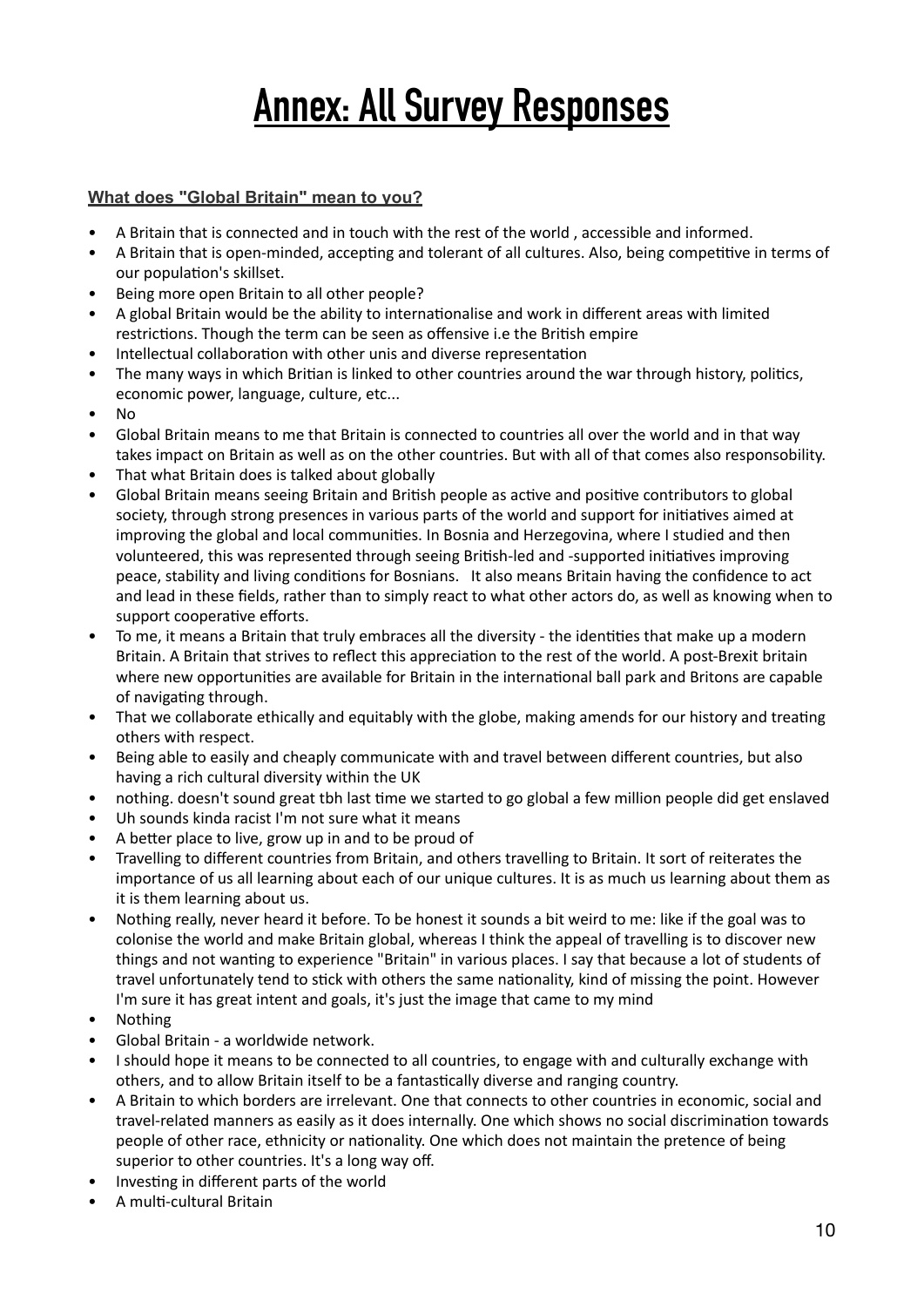- The idea of mutually exchanging the benefits of this country with others. It means that people who take part in this country are not necessarily from here, but are invested in improving it and making communities. It means being flexible about Britain's identity and being willing to change it in order to achieve new goals. It means recognising Britain's past and present place in the world, and using this as a way to have a better impact/ play a better part in global affairs. It means allowing and encouraging people who have grown up in Britain to learn about the rest of the world and bring this to this country. In a Global Britain we would definitely learn a more balanced history of the world than we currently do.
- A Britain that is open to work with other countries and open to people from abroad coming into Britain.
- Global, outward looking, international, liberal, free trade
- The different communities in Britain- ethnic diversity.
- -the UK is globally interconnected with thousands of cultures, languages, lifestyles and has strong links to countries internationally. Britain should be accepting and embracing cultures that we all benefit from in our lives.
- Freedom of movement
- Britain playing a positive role internationally, working with other countries to provide opportunities and make the world a better place (environmentally, economically, socially) and trying to undo the damage it has done historically.
- To me, Global Britain would mean people can go anywhere and discover any place they'd like. Equally people from different cultures and countries can discover ours.
- Britain being a very multicultural place
- Mothing
- A Britain that is open to exchanging ideas with other cultures, and makes it easy for its citizens to interact with people in other countries (e.g. by providing access to international exchange programmes).
- A Britain that engages in the works outside of Europe
- Idk
- Little more than an empty slogan to promote Brexit trade deals. We have always been global, the phrase will be forgotten in a few years. I do however want it to mean something that relates to improving ties with the commonwealth, but I somehow doubt it will happen
- Rejoin the EU and investing in the commonwealth
- Britain being connected to the wider world, open minded to foreign cultures and accepting of diverse people
- Idk
- Personally to me Global Britain means having the opportunity to learn about other cultures and countries and being capable of freely discovering them through travelling.
- A Britain that is connected to the world not closed off after brexit
- A Britain that is outward looking and seeks to work with countries around the globe.
- Means that Britain fully embraces the ethnic and cultural minority communities within their country
- Nothing
- The integration of all British people from Gibraltar to the Virgin Islands.
- As the phrase is used, it means a corporate way of saying that we want to trade without thinking about people or planet. Refuses to think about British colonialism
- Collaboration with other countries and a lack of barriers to experience life and work in a foreign country. Streamlined and simple bureaucratic processes when setting up home in another country (even if just for a few months).
- A Britain that represnts everyone and everything for the way it should be, irrespective of race or cultural background, religious beliefs etc...
- I have no clue what that means, I look at it as inside of great Britain I guess?
- .
- A Britain that works efficiently with other nations and isn't hindered by isolationist views and policy
- I dont know
- I've never heard that before, but I'd guess its something to do with globalization and the ease of travel now
- Nothing, but it makes me think about colonalisation...
- Ehm it doesn't mean anything to me actually.
- I don't really know what that is.. It sounds like some kind of project that I haven't heard of.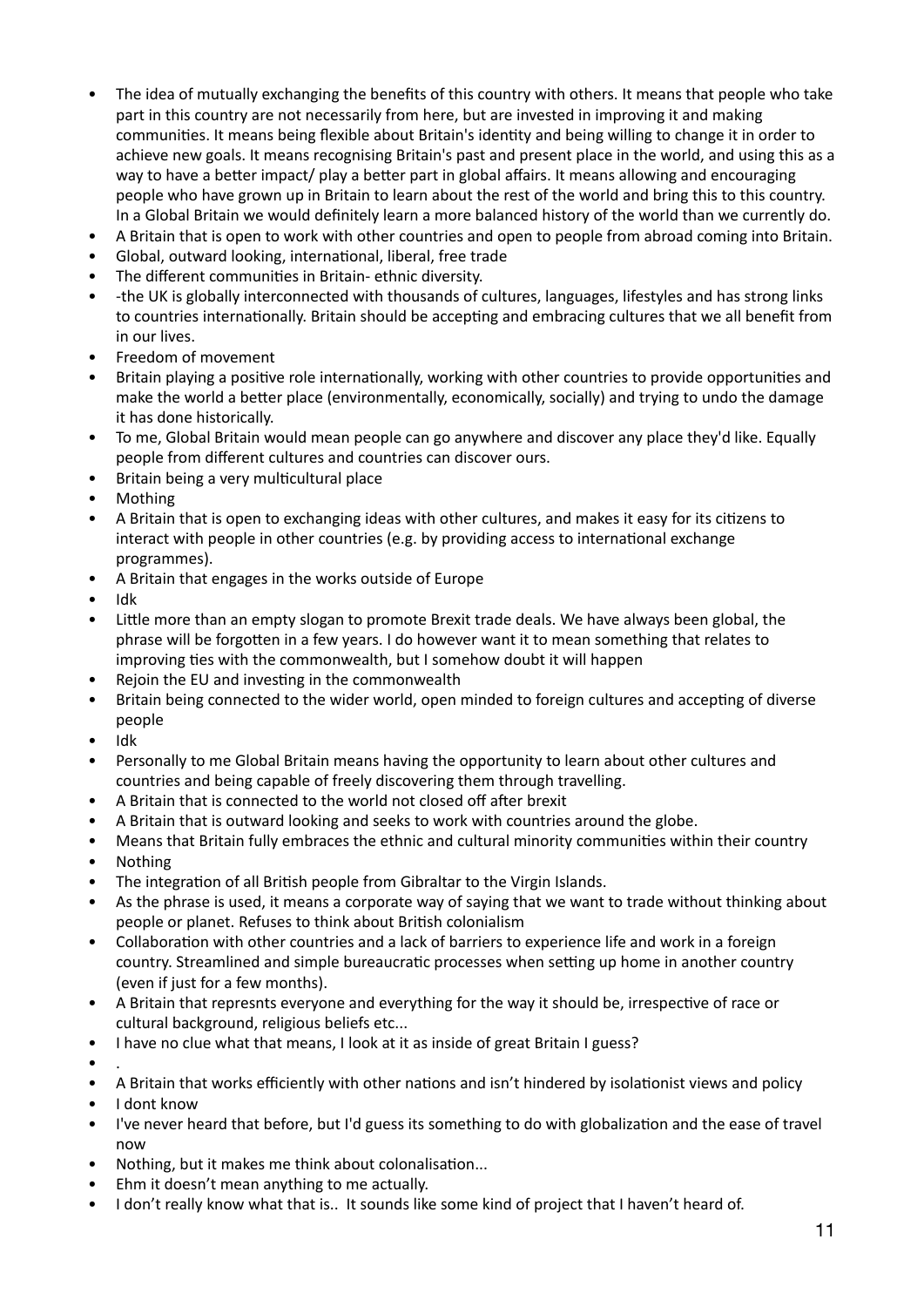- Britain hosting a variety of ethnic groups and cultures. It worries me that there is expected to be a decrease in Britain's multiculturalism in the near future, to the point I am considering living anywhere else in the world in order to be immersed in a range of people other than just White British.
- Sounds a whole lot better than Brexit... I see my country as so stuck in its ways and cut off from the world (on purpose) at times that a Global Britain is hard to imagine. In my mind, it would mean a new government who are accepting and celebratory of all cultures and lifestyles and are willing to put in the work to re-establish global links and opportunities for its citizens. I imagine it may well undo some of Brexit's damage.
- Being a place where there are people from all parts of the world and people who have travelled as much as they could
- Immersion in all cultures Open society which allows immigration Ability to travel freely
- A Britain that has trade with many countries and programmes and links with other countries.
- ?
- UK open to all the world
- "Global Britain" means a strategy of self-defense and internationalization in the face of a new frontier created.
- nothing
- A Britain that is not limited in its worldview and hampered by long-standing institutional racism, but that seeks to collaborate rather than compete with our neighbours.
- People from foreign countries staying in britain
- Nothing
- Very difficult to say.
- A part of Great Britain that lives in the 21st century, that wants to be open to the world and obtain the benefits from being interconnected.
- A Britain which is culturally and ethnically diverse and is open looking participating in cross country research and working with others abroad.
- I view this as a very Tory led term that tries to own the positive bits of Great Britain's history whilst not acknowledging or learning from the negative parts.
- I don't like the phrase at all, it reminds me of colonialism! However, the notion behind it is that not only does Britain have a wide range of people from all backgrounds, but that we have people all over the world learning new things. Global citizenship and stuff!
- A load of crap!
- An open and honest relationship with our european partner countries where opportunities can be shared and maximised
- First time I hear the term. I suppose it is about GB to be not just opened, but also involved in relevant matters beyond its borders.
- A Britain full of people that can understand and work with other cultures
- Like the empire coming back. Not good.
- Jack shit
- A country that works with other countries on a global scale
- People able to easily move to Britain and move out of Britain to other countries
- A revival of the Commonwealth and a turning away of EU
- An hegemony of Great Britain, maybe? Spreading the British culture throughout the world.

#### **Why do you think it is important for young people to travel?**

- It is so important for young people to travel because it allows them to see more of what the world has to offer, and ways to expand their life, even if only briefly. Seeing other perspectives, lifestyles and cultures is one of the best life experiences.
- To see other cultures and ways of living, which improves tolerance of different ideas and broadens horizons. To boost their employability skills and independence. To have amazing experiences, meet new friends and see great places! To expand their mindset beyond Britain - particularly post-Brexit.
- It is thing which is supporting to be more self confident, having journey to yourself while traveling teach a lot.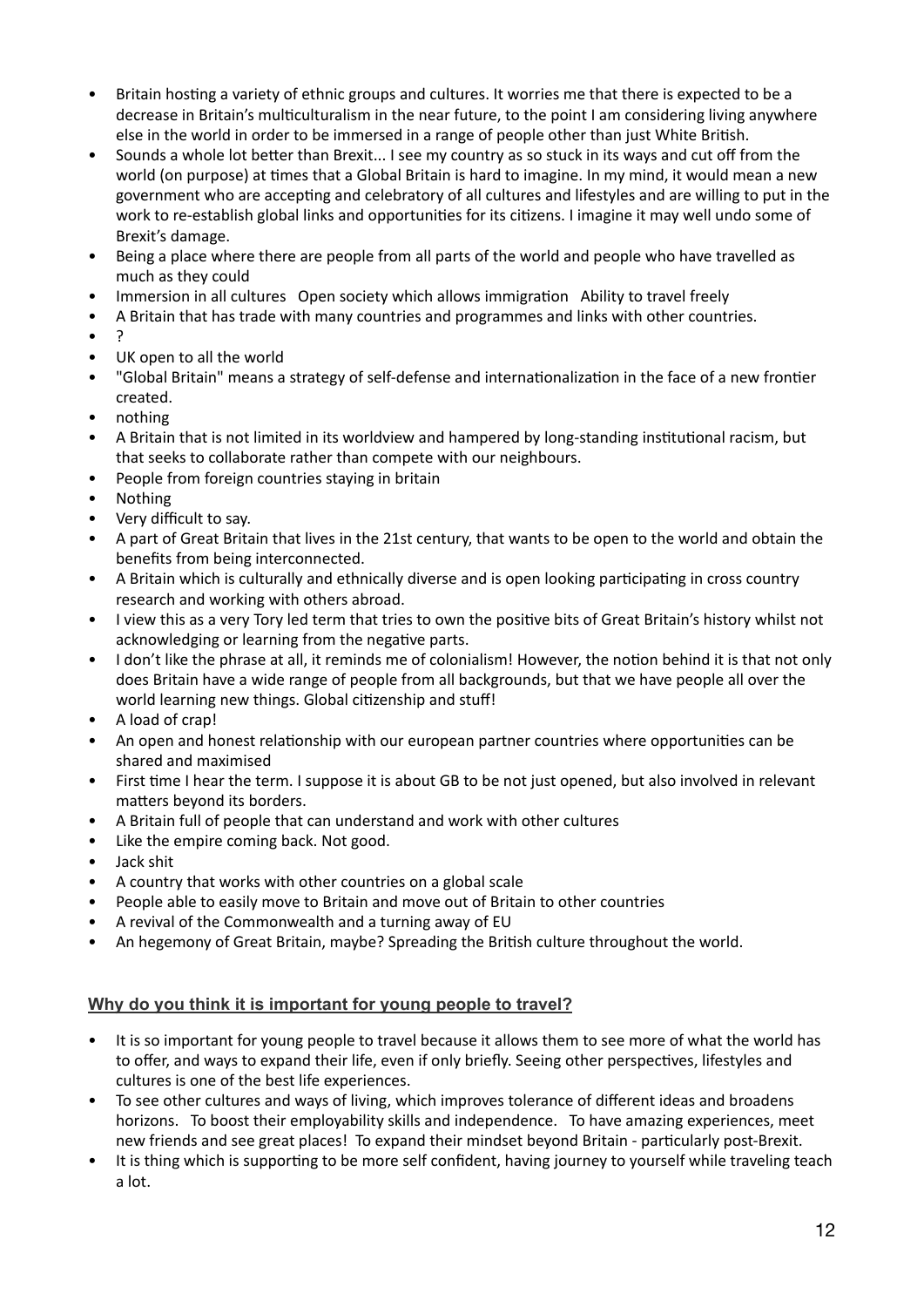- Young people need to experience new cultures and backgrounds, mot only for them to network on a professional level but a personal level too.
- Helps with social development and opens career opportunties especially for a 1st gen student like me
- To experiece other cultures and ways of life. To see new places and to create life-long memories. Travel will help you to respect those who are from different cultures/backgrounds.
- It is important because it allows to the young people to know more about Culture of others countries.It allows to understand her things are working in the world.It allows to have an open mind.
- You learn being independent, communicating in another language, getting to know loads of different people from various countries, cultures and nature.
- So that they see the world and spread there message
- I think that international travel and international learning & cultural experiences offer young people the chance to develop their own skills, make friends and also develop cultural awareness and confidence in a way you cannot without international opportunities. They also allow a more developed opportunity for reflection and understanding of your own culture, which is I think important for proper discussion, development and improvement of your society and community.
- To see/experience different cultures/societies and to become more open minded and aware people.
- It develops transferable skills like languages but also cultural awareness and respect.
- To experience new cultures, open your eyes to new things, gain new personal experiences, learn to be more independent, have fun, learn and develop language skills
- Educational, helps them expand their world view and appreciate that their experiences are not universal
- The opportunity to interact with other cultures on equal level is important to help young people understand their place in the world and see other perspectives
- It is hugely important it creates a tolerant, culturally aware and open minded individual. I took a group of young homless people to take part in the Social Inclusion Games in the Netherlands and every single one of them said it had opened their eyes to different opportunities, have the experience to see another country and they all said it had been life changing. Travel should not just be for those who have the resource to do so, it should be for everyone to help improve our country and relationships with other countries
- I think that travelling is so important, especially for young people, so that from an early age we can start to better understand different cultures and, in doing so, each other. Not only this, but travelling is a wonderful opportunity to learn about and celebrate different cultures, people, and countries.
- It is a unique opportunity to discover another culture, get another perspective on things (also on your own country), meet people from different countries, learn independance, about yourself, perfect another language... Really it can change your perspective of life and it is good to confront your habits, way of life etc with others
- To get out of your comfort zone and realise that elsewhere things may be done differently
- New horisonts, new contacts, new culture, and most important personal development.
- It's massively important for young people to travel to gain knowledge and experiences of the rest of the world that we simply cannot replicate staying put in the UK. On a personal note, travelling has made me more open-minded, and I believe this itself is a huge benefit of travelling.
- To combat the still ever present xenophobia and British exceptionalist attitudes in the country, leading to damaging things like Brexit and a rise in racial/nationalistic hate crime, it is crucial that young generations are encouraged to travel and engage with other cultures.
- To gain communication skills and understand different cultures.
- To become well cultured and experienced individuals
- To learn about different possibilities for ways to live and see the world. To understand the other people and parts of the world that they are connected to, and how they are connected. To help understand plurality.
- I think it allows young people to see the world and know other cultures who view the world in a different way. It gives a different perspective.
- To help broaden their horizons and experiences and get to travel to experience different cultures
- So that we can become tolerant and learn about other cultures and locations :)
- It is absolutely important that young people are able to travel internationally in order to develop language comprehension skills, experience cultures and lifestyles other than your own, to volunteer abroad (to make a difference) and to work internationally.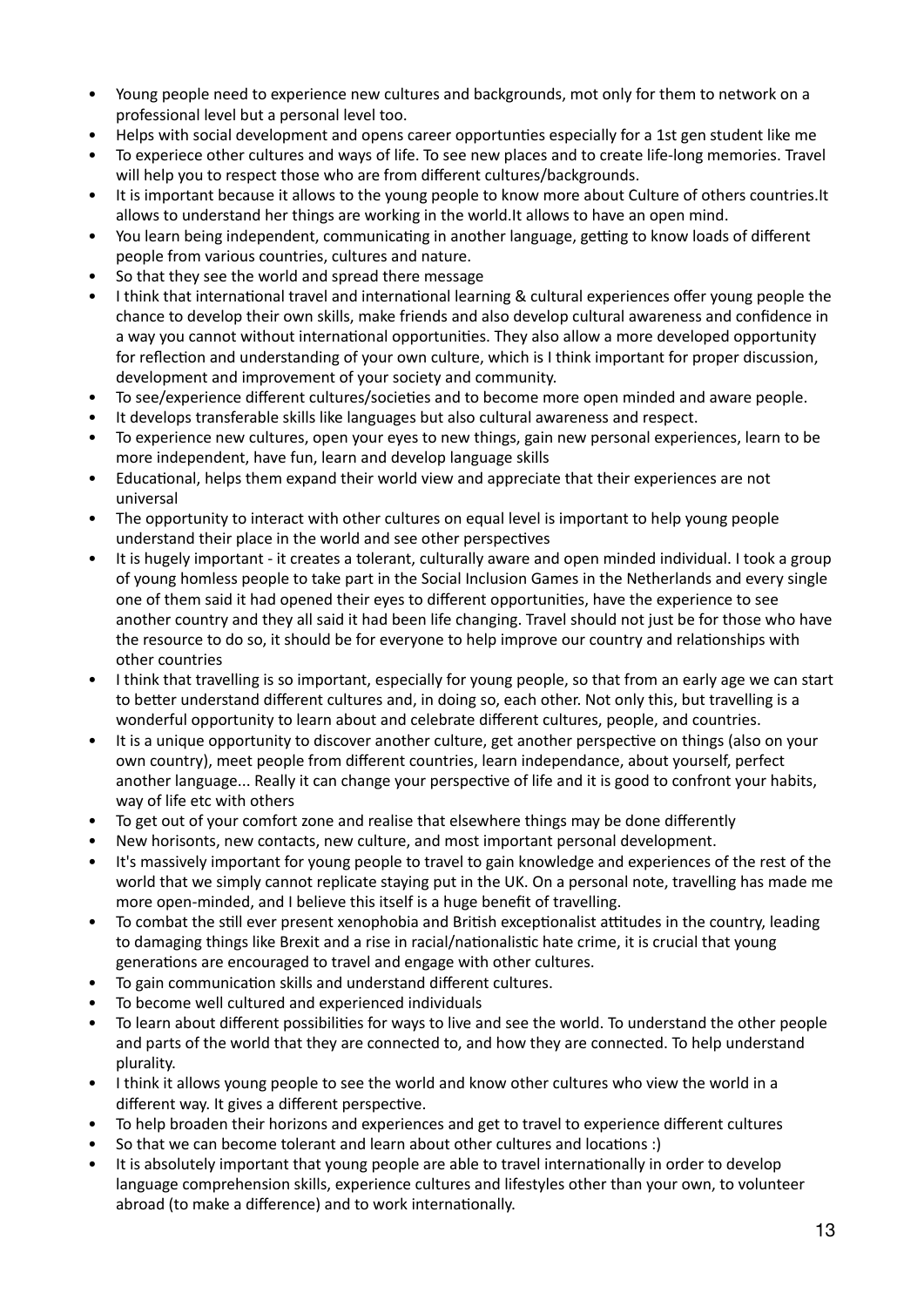- Broadens perspective, teaches humility, greater respect and understanding of other cultures, language skills.
- Good for personal development, makes you a more open-minded person because you're exposed to different cultures and different ways of living. Allows you to meet amazing people you wouldn't otherwise meet. Creates opportunities you otherwise wouldn't have.
- To gain knowledge of other cultures, and to explore the world for themselves, so that they can gain independence.
- Enrich cultural experiences, learn other languages, learn skills needed for life and future careers.
- To experience other cultures and have access to other opportunities
- You learn a lot about different cultures and people, and you expand your horizons, as well as enriching your own way of thinking.
- Experience and to broaden horizons
- To meet new people, to learn, to explore, to see the world
- Because the exposure to cultures of other countries broadens the mind
- It opens your mind to the point that you want to work with people cross borders. After working in Germany on an exchange, I have learnt three languages - German, French and Spanish
- Learning languages, becoming more open minded about other cultures, future work opportunities, fun
- To meet new people, to learn, to explore, to see the world
- Travelling is important for the young people as it allows them to discover new cultures and traditions which are practiced in different countries.
- Erasmus literally changed my life forever and I defend that this opportunity should be given to everyone who wants to do it in the Uk
- Travel gives us a more open view and an understanding of how to work with those from other cultures. It's also great for personal development. Young people can better understand the good and the bad of their own country and systems if they experience other ways of doing things abroad.
- It allows people to see the world around them and enable them to communicate with others from different backgrounds and widen their horizons in terms of mobility and job opportunities.
- Gain confidence and greater understanding if others cultures. Greater career opportunities.
- Because we can change our biases towards other cultures or people. It's good to a broad sense of citizenship and if you know another language, it's the best opportunity to put into practice what you have learned.
- Brings you to other perspectives. You don't just have what is available in your town.
- Learn about different cultures, points of view and also to have fun.
- It allows peopel to find out more about their own strengths whilst being culturally enriched by the challenge of going into a place outside of their comfort zone.
- to see more of the world, open their eyes and minds, see different cultures, religions, etc.
- To experience other cultures. To see that your hometown isn't the only place in this world. There's more exciting places to see. People to meet. Chances to take that can change your life
- I want to study modern foreign languages and not being able to travel would really hinder the development of young people's linguistic ability
- To explore the open world and develep skills they may need in life. Also to learn other cultures and meet new people.
- Just really widens what you think about other people, how you can empathize and understand people from other countries. So so educational.
- Because it expands understanding
- You can learn so much about yourself and the world!! It wil broaden your vision.
- To experience different locations and cultures.
- Experiencing other cultures is vital to gain a better perspective on the world and ourselves.
- Experiencing and appreciating other cultures is essential for personal growth but more importantly so that we understand and have the utmost respect for those with a different lifestyle to our own. Especially as a UK citizen I feel very fortunate for but often biased by my wholly English upbringing - English family, food, media, books, films, music. I am trying to branch out more now but travelling has been the catalyst and now motivator for me to learn more about this beautiful world!
- Because it is an experience that can never be matched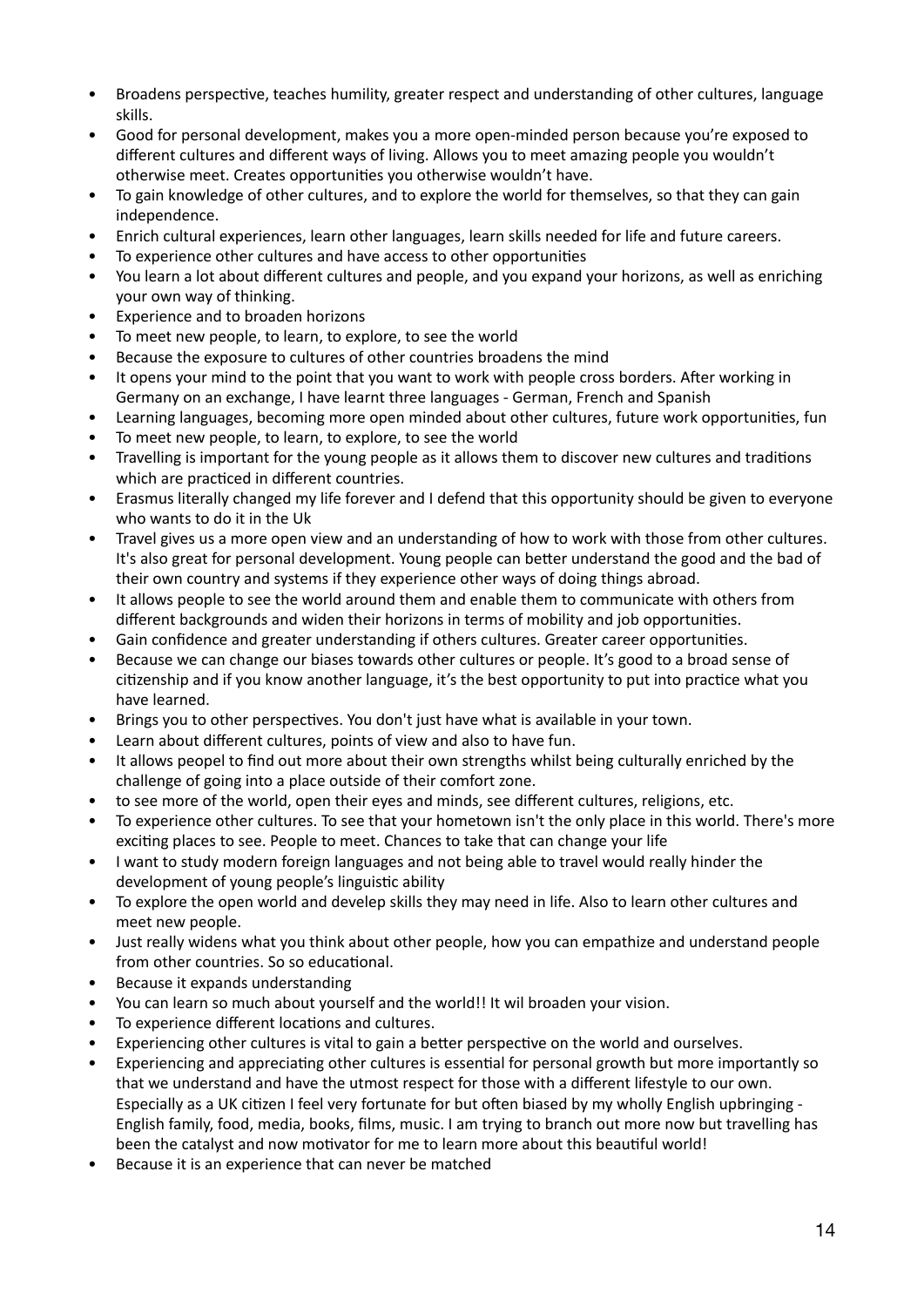- It helps people experience different ways of life which helps them become more accepting and understanding. It diversifies society and helps people make valuable connections. It's also a new way of learning and meeting new people.
- I think it is important for young people to travel so that they can learn new cultures/languages and gain new experiences that they wouldn't be able to at home. It can help a person to learn how to look after themselves, especially if they live at home, as well as being able to work/study, an opportunity they may never be able to have again.
- Leaving home, and your country, is really important to gain independence, meet people from other areas of the uk on a program like erasmus, but also from other parts of the world. Without going to university, there aren't many other ways to get this experience. Being able to visit other countries helps gain a sense of self and encourage growth in several areas
- To open their minds, see other cultures, and eradicate stereotypes.
- It is very important that young people have the opportunity to travel to: improve their skills in different areas - promote interculturality - discover different cultures and lifestyles - develop an open mind - encourage participatory learning
- it si important in order to open their minds about the world around us, so they can see different region in the world, meet different populations etc
- To understand, respect and learn from different ways of living.
- Open our perspectives for the future, learning from doing not just talking.
- Because it help to build the pearson you are and the ideas and opinion you have about something. It also help to appreciate more your country in some aspect.
- It feels strange that in one of the wealthiest nations young people should have to travel abroad in order to gain experience that can further enhance their employ-ability. The Erasmus scheme has offered so much that fills the gap in UK based opportunities that there is no wonder so many people object so strongly to the UK's withdrawal of participation in the scheme. employ-ablity opportunities > travel
- It opens your eyes to the world, to different realities you wouldn't experience if you stayed in your country. Also, the network opportunities are amazing, you can make friends in many different places and then have an excuse to visit them!
- In order to experience other cultures and gain an understanding and respect for these cultures. As well as all the friends made in the process and the chance to think about ones own culture and see how it interrelated with others
- Broaden their horizons, experience other cultures, meet new people, be better citizens
- To gain new perspectives on the world and to gain new language skills
- I think it broadens the mind, encourages independence and helps with cultural intelligence
- Broadens their horizons, educational, allows new skills to be learned, greater cultural understanding,
- It contributes immensely to personal growth as well as to brain development and general psychological wellbeing.
- To experience other cultures, the ability to understand and connect with other people and for development
- If we don't go beyond our borders how will we ever build bridges of international co operation, it creates language skills, cultural sensitivity and awareness, and also the opportunity to be independent
- To experience different opportunities to grow, to allow personal growth and exploration. Connection to others. But also some need safety
- To experience other cultures and see places that you otherwise wouldn't be able to
- To meet new people, learn a foreign language, experience a new culture and broaden their horizons.
- To break down cultural barriers, to form long lasting friendships and relationships that can evolve into adulthood and into business, innovative and collaborative initiatives
- Because it helps to mature and have a more open-minded way of thinking. It helps to develop better as a person in terms of empathy, inter-cultural skills, etc.

#### **Do you think it is important to learn about other countries and cultures? If so, why?**

• Absolutely, because we are so much more than just one thing, one of the best ways to realise this is to immerse ourselves into other ways of life through countries and culture.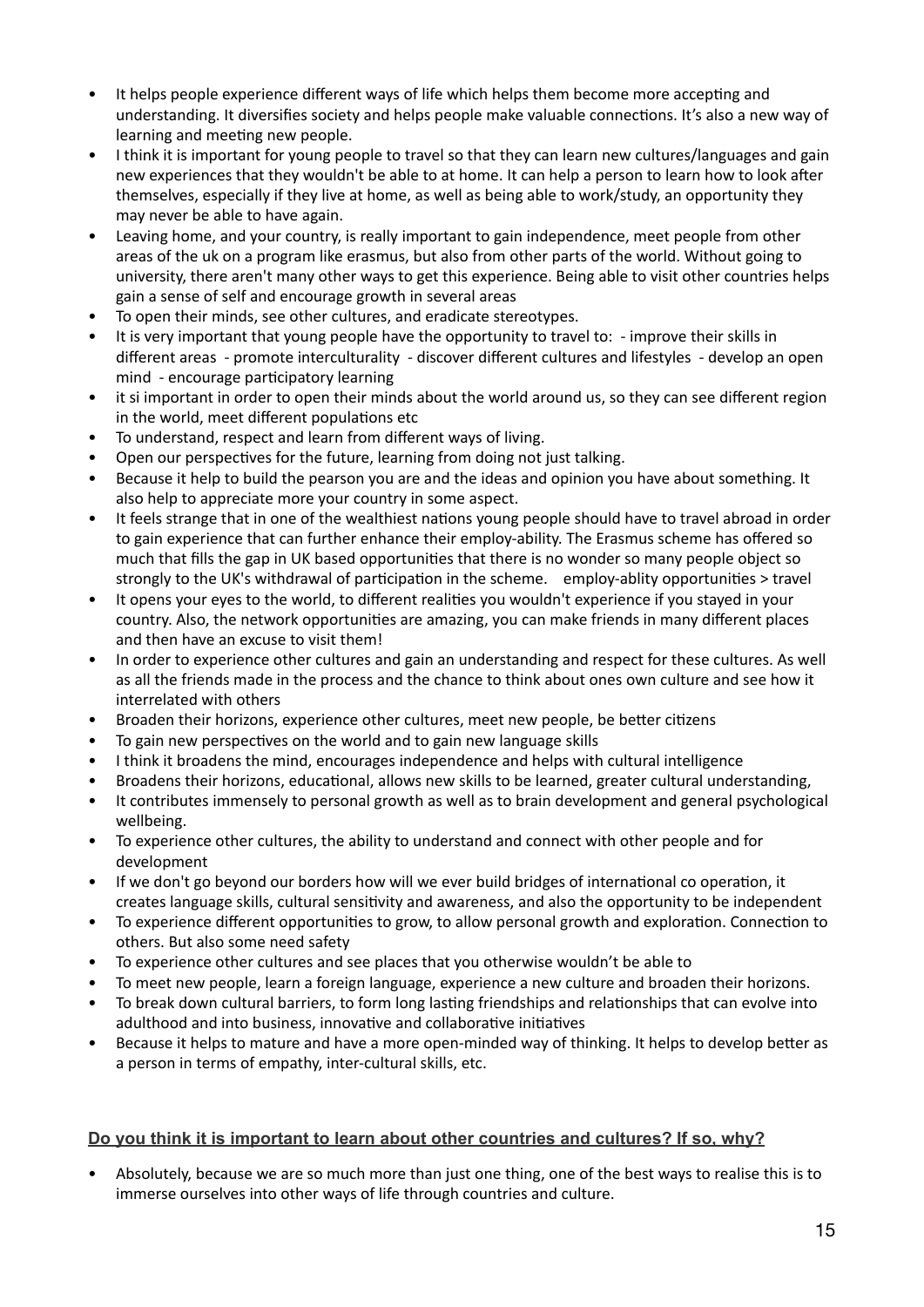- Yes for reasons stated above it's essential to realise that there's more than one way to live life. This makes people more tolerant, accepting and open-minded. It also enhances our own abilities as we can learn from others.
- Sure, because we are part of small communities that mean we have small perspective from beginning. When u discover other options having more different perspectives than u already have, learning other cultures, it is pushing you to broke your borders and getting more open minded. Then your journey starts to your side! After all of them you probably having opportunity to being change-maker in your community. Affecting others, having more chance to being 'human from world'
- Learning new cultures are an integral part in business and networking
- Yes! Very much so After going to Malaysia my cultural competence has increased.
- Yes, If you want a more socially cohesive society than your people need to have a better understanding of different social groups and their cultures.
- Yes. It allows to understand each other and love one another
- By learning about other countries and culture and by actually travelling or living abroad you become more cosmopolitically. In my point of view that's the base for international understanding, relation and facing global issues which begins with oneself.
- Yes it is and because it develops young peoples knowledge of the world
- I do. I think it is important so as to improve your skills and confidence, but also to remove some of the stereotypes and mystery which can divide communities in the UK. It also I think allows you to reflect better and with more nuance on your own culture and society, and come closer to seeing it from a new perspective, which can open your eyes to the strengths of your culture and society, which maybe you weren't aware of, but also make you more aware of and more capable at reacting to the weaknesses and problems of your own country and culture.
- Incredibly important! I think that it makes for an ignorant and close minded population if most have not had ample opportunity to travel and experience others' cultures and way of lives. I think there is so much that an individual can learn from other countries (and vice versa) through an understanding of international cultures, customs, mindsets and ways of life.
- Yes it curbs ignorance and allows us to work and build relationships with all people better
- Yes definitely! In my own experience, it has really opened my eyes to so much and helped my language speaking ability massively. It is always good to be aware of different cultures so that you can better understand people and their believes- it's like a mutual respect for each other and where you come from and your traditions
- Very important both for your own development of identity, empathy and politics but also to get a wider understanding of why things are happening on a global scale. Also learning things is just neat.
- Yeah because it helps us understand how other people live, exposes to other ideas, encourages understanding and compassion for international issues
- Yes, for all of the above reasons
- By having a deeper understanding of the different cultures in the world, we become more aware of our differences. By being more educated, we are more likely to realise that these differences and similarities are things to celebrate, and not to be ashamed of.
- It is SO important, more than that it is essential and also it can be really fun. Check out the 5 and 8.
- Because it helps you act effectively in a multicultural world, it teaches you to be humble and to show compassion
- Definitely yes. Learning about the others, you are become a world citizenship. You grow personally as much as you can not imagine. We are all so different, but we common needs for making friendship.
- Absolutely! It keeps your mind open and encourages tolerance and acceptance. It allows you to have a better understanding of this world that we live in.
- Incredibly. For the same reasons as I listed in question 5.
- Yes, because other cultures exist and it teaches people about tolerance and also would help people become less ignorant. And this was there might be less racist people. It's also important for people to understand how some countries were exploited by colonisation and how it wasn't something that benefitted them
- Yes 100%, because it helps with respect and reduces discrimination
- Definitely. Because we are already connected to the rest of the world through the history of mutual international influence (including colonialism), current interdependency from trade, information exchange, migration, etc. Not understanding others means not knowing why and how others are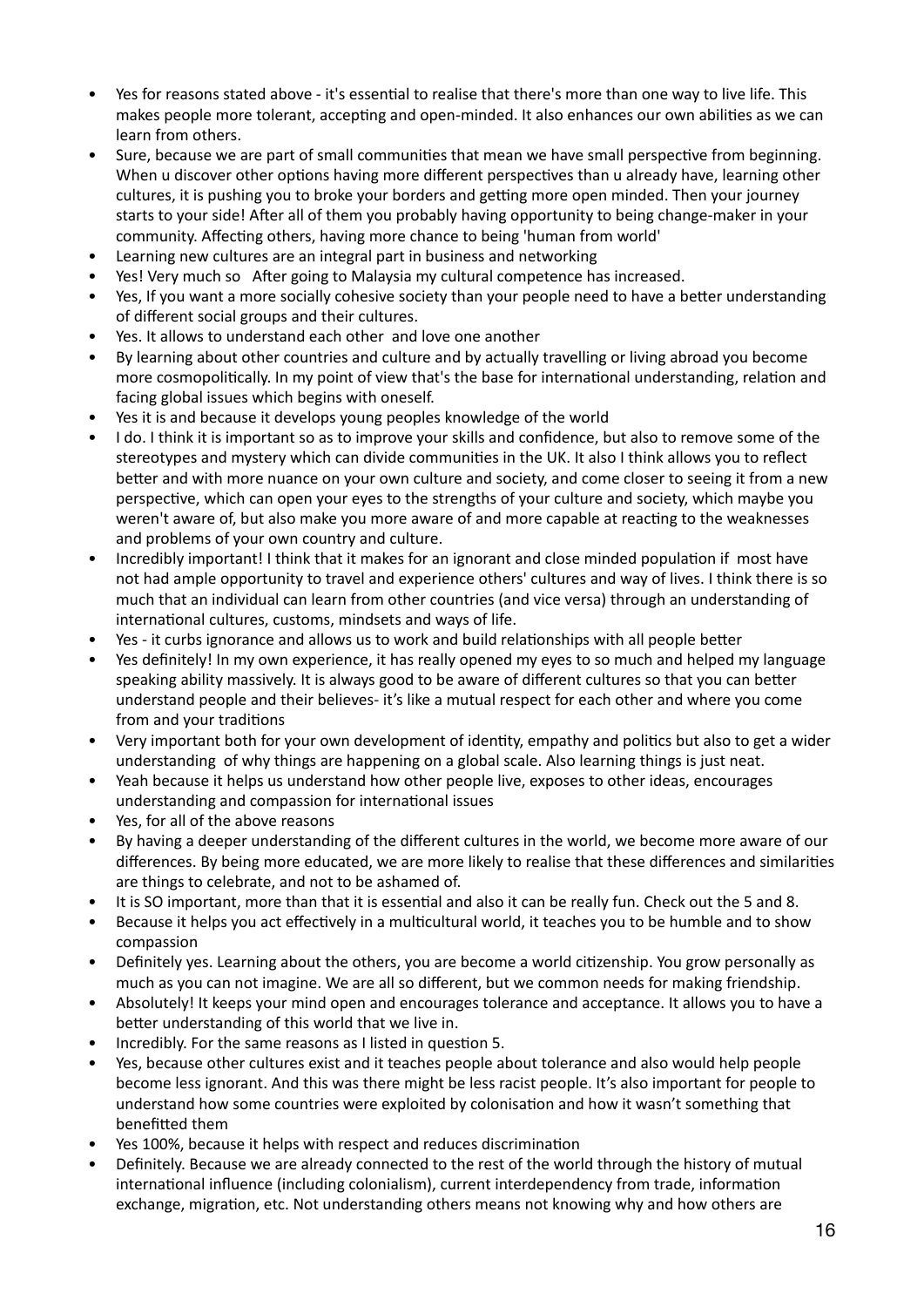different, which may lead to exclusion and feelings of confusion or feeling threatened when people understand things in a different way and want to do things differently. On the other side, understanding and accepting differences leads to understanding of the benefits of other cultures, better ways of negotiating with others, and ideally, I guess, a more 'Global Britain' that can find better ways of uniting interests across the world on global issues.

- It is very important, because it allows you to see the world from other perspectives. It is also an advantage when travelling, as you have some knowledge about the place you are visiting.
- Yes, helps us improve our knowledge of different cultures and countries. Help improve languages and enable us to combat the challenges on the global world and problems
- Yes, to build knowledge and tolerance.
- We live in a globalised world and miseducation as well as lack of experience or exposure leads directly to ignorance and conflict. The only way to combat this is to educate people on other cultures, languages, and ways of life, especially since the UK has such an impactful role in international relations.
- Fosters humility, respect and appreciation for those different from ourselves, gains skills for the workplace and for personal life.
- Yes because it combats prejudices. Learning about other countries makes you less ignorant and therefore more accepting of others. It also allows you to reflect on your own country and think about it more objectively.
- Definitely! It can help you start your career, and can eliminate the stereotypes people have with countries. It can also be good for your CV.
- Yes this helps enhance appreciation of the world around us and is an amazing thing to experience.
- Yes
- Yes, because it enriches your own way of thinking, and of viewing the world in general. People are stronger together than apart.
- Yes- it increases tolerance towards others
- Yes, there is so much out there
- Yes, add knowing other languages to that too. There is a sense of superiority that a lot of us have over other cultures and in my opinion Brits can be disproportionately more ignorant with geographical knowledge
- Yes, you find new ideas and ways of thinking which can help you become more efficient and hard working.
- Yes, to understand other people and dismantle stereotypes or prejudices and make friendships
- Yes, there is so much out there
- I definitely believe it is very important to learn about other countries and cultures as it allows people to grasp the idea that there is more out there to explore and it makes people more inclusive of other cultures and stops discrimination and prejudice.
- Yes so much it gives you opening on your thoughts and believes
- It's important to understand who we are working with in the world, to best communicate with them. It also teaches a lot about ourselves.
- Yes as it allows people to widen their global perspective of the world around them and be able to understand others viewpoints to issues
- Greater understanding of others cultures.
- For people to know the importance of taking into account not just its way of viewing life but others' people as well.
- It brings new perspectives to your life and work. You can do things more effectively when you can work with a wide group of people
- Understand different points of view and also understand your own culture. It is hard to really understand the culture you live in if you have never experienced anything else.
- It is definitely important. The world is increasingly becoming one big melting pot and borders are no longer just borders. Geographic mobility is very important and if we want to have an understanding of each other, it is imporant to see how one another lives.
- Yes, to open people's minds by seeing different things. They'll see something different for a change
- Very important! So you have a broader mind and can help understand others problems and grievances. To bring culture to your own life. To understand your country isn't the most important and other places deserve to be seen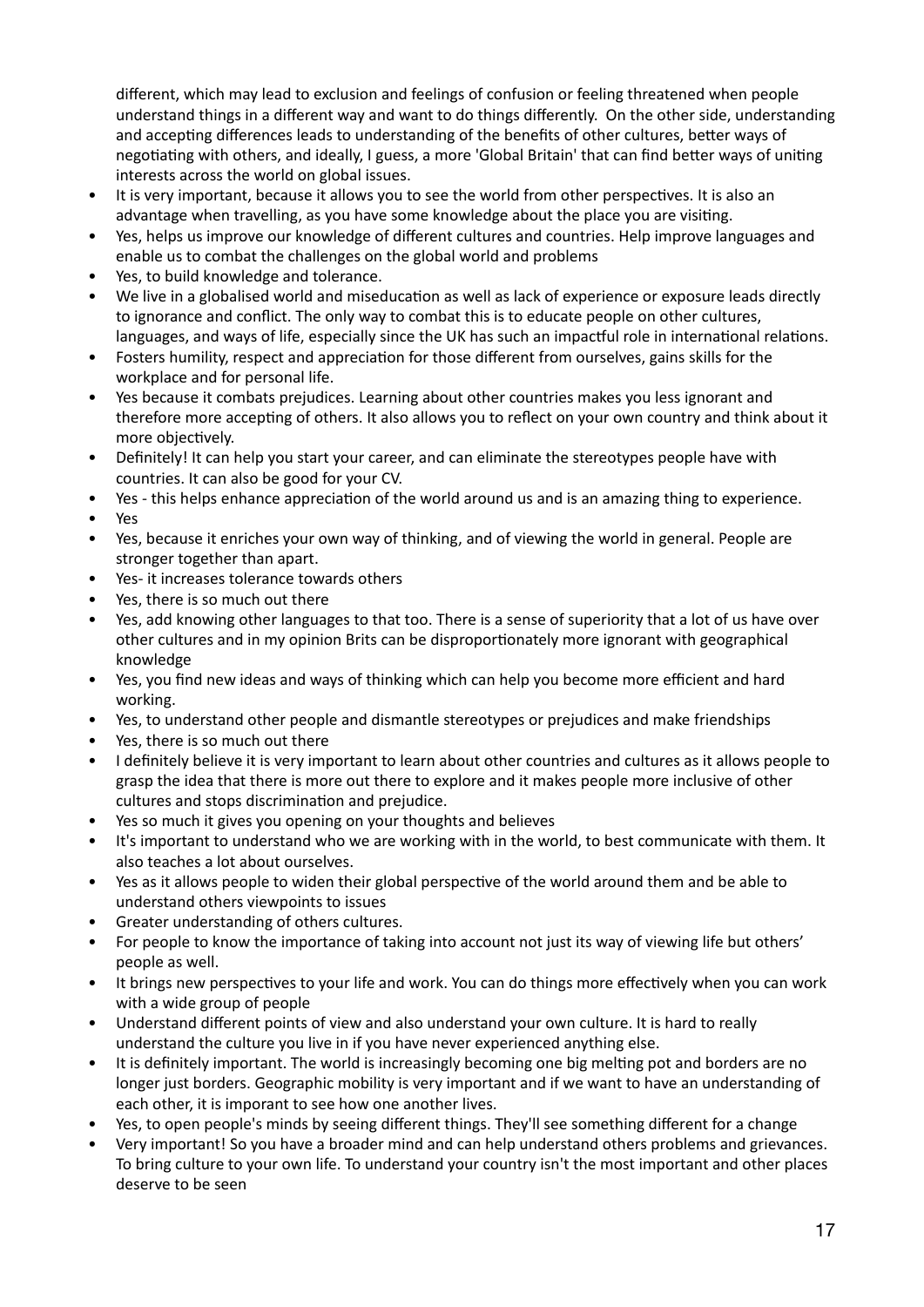- Definitely. I think it's the only way to grow as individuals and as a society and learning foreign languages and customs would really benefit our own citizens who currently feel marginalised
- To create understanding and to expand your horizon. The world is not just one country but has a wide variety of people, food, things to see etc.
- Yes absolutley. Promotes tolerance, which is this time of crazy societal polarization is especially important
- Yes because it expands people's understanding of eachother and themselves
- Yes you can learn a lot of it, like I said you will broaden your vision.
- Yes, you need to create your own culture and style. It's important to see the differences and the similarities between different cultures so you can form your own opinion about the selected culture.
- Absolutely. Learning about the world beyond Britain offers a wider view on life. So many children are going to grow up following Brexit, influenced to believe that the UK is the only place that matters; I've already seen this in my school whereby lots of students are no longer interested in learning languages. There used to be 20 people studying Spanish A-level in 2018, and now in my class there is only 5! Immersing yourself in different cultures impacts you personally, while also giving you the chance to have a personal impact on the people you meet or the places you visit. From learning another language alone, it has made me very interested in Latin America culture, and I am going to be studying urban development in order to improve the quality of life there in the future. Therefore, with more people interested in more multiculturalism in the future, we can strive better as societies in order to reduce world inequality and social divide.
- YES!!!! Speaking from personal experience, growing up in the UK especially in a White British family makes for a very blinkered upbringing! I'm not ungrateful for my happy and safe childhood but I would have appreciated being exposed to or just told about different cultures from a much younger age. My area wasn't too white but not super diverse by any means and lots of things just seemed to be avoided. For example, we only learned British history. We always learned about Christianity in RE but rarely about any other religions and certainly not in the same depth. English was mandatory but learning a foreign language was not encouraged as it should have been. If these things were reversed, perhaps I would have had a better foundation to support the personal research I am just now carrying out online.
- Yes because we share this world with many countries and culture and so you need to try and learn about as many as you can to better integrate yourself to the global society
- Yes, it broadens horizons and helps understand other people's situations. I particularly think it is important to learn about societies that have been colonised or through war to understand the difficulties they face as a result of our violence
- It is very important to tackle issues such as ignorance, xenophobia and racism as people will learn other people's differences, so that we can understand each other better and drive out hate.
- Yes. Often people in the uk are very narrow minded and ignorant about the rest of the world. Spending time away through different countries /cultures really puts our country and the world in perspective but helps to develop young people
- Yes. To open minds, see other cultures, and eradicate stereotypes. Also, to hopefully UK can return to EU and, at the same time, avoid future Brexits from other EU countires.
- It is very important to learn about other countries and cultures, since it is the only way to get to live in an inclusive and intercultural society with values such as tolerance, respect and equality. It is necessary to make known the richness of diversity.
- of course, answers question 5 and 6
- Understanding and tolerance of others reduces racism and other kinds of cultural discrimination, and to be honest, Britain has a lot to learn!
- Yes, we are nothing without knowing about the others, we are not alone in this world.
- Yes is really important, because you have to know that you can move if you don't feel to live good in your country and learn that can help to understand better and is interesting in general
- It promotes integration which I believe is a prevalent problem here in the UK. We live in one of the most diverse and multicultural countries but do not groups do not integrate with one another.
- It is of extremely importance. In that way, you can have a broader vision of how life works, how the labour world works, how different cultures deal with situations and problems, and it gives you a more solid way of confronting things yourself.
- Yes see answer to question 5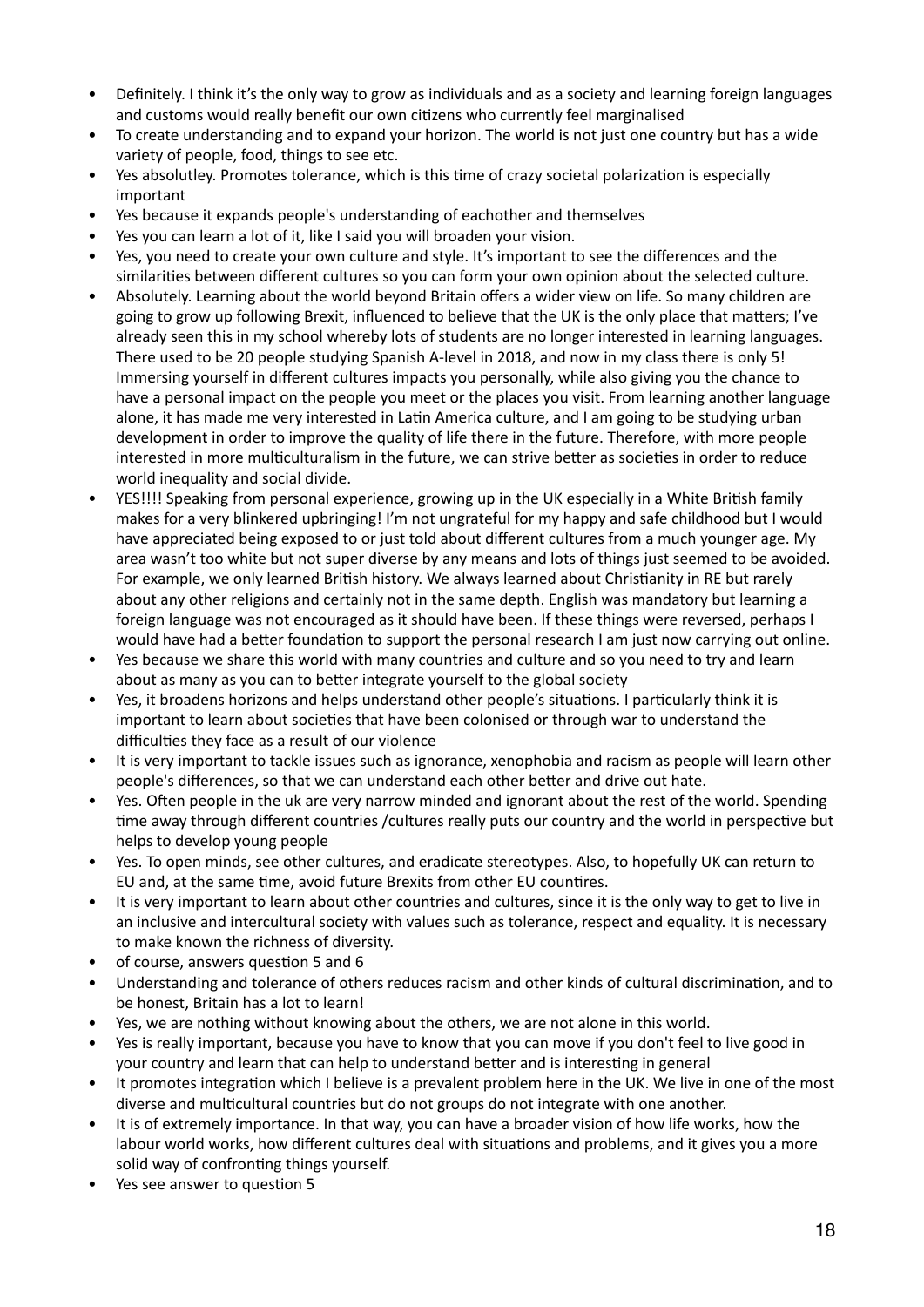- YES. It improves mutual understanding, tolerance and supports peace, broadens knowledge and understanding, shares global learning and opens up opportunities
- Yes it breaks stigmas and makes us more compassionate
- Yes, it helps to break down stereotypes and reduces bias. I spent a lot of time in Europe as a child and can honestly say it was the best experience as it teaches you how to interact appropriately with other cultures and be open to learning more and respecting opinions which differ from your own. It also removes the feeling of "otherness"
- There are lots of ways of doing things and when you experience this from other European partners it makes you question is my way the right way? Learning can be fun and socialising even more fun. This is why it is important but it's also a real leveller.
- Yes. For the same reason as travel It contributes immensely to personal growth as well as to brain development and general psychological well being.
- Yes, an understanding of other cultures is paramount for global interaction.
- Yes! If we don't learn in a constructive and positive way, people will learn from negative sources and create more xenophobia
- Yes because people in the uk and other "first world countries" are so sheltered
- Yes as learning and being part of more diverse cultures often leads to increased tolerance
- Yes, to better understand why people make the decisions they do, to learn better ways of living, to understand different ways of life.
- Yes, definitely, because we need to get together to save our planet.
- Yes, I believe it is very important. It helps us go beyond nationalisms and borders. That allows us to know different countries and develop ourselves as more complex people.

#### **What are the main obstacles, for you and other young people you know, that may stop you from travelling (give three examples)?**

Answers given by participants can be surmised into these categories:

- **•** Costs**: 89%** of participants mentioned this.
- **•** Travel restrictions/ visa issues and concerns: **51%** of participants mentioned this.
- **•** Work commitments/ time restrictions and concerns: **19%** of participants mentioned this.
- **•** Language barriers and confidence: **25%** of participants mentioned this.
- **•** Safety concerns: **10%** of participants mentioned this.

#### **What kind of international opportunities do you want yourself?**

- Pretty much everything that was included within Erasmus+. For me, I don't go to university, so the opportunities that existed outside of that made me feel included and welcomed to a really vibrant network. Such included, short term (1-2 weeks) youth exchanges which are mainly fun cultural exchange projects with a loose general purpose but predominantly for cultural exchange. Training courses for professional skill development and informal learning, entrepreneur exchanges was something I was really excited to try (its where you are matched to a person/ company to learn and develop entrepreneurship skills and your idea). And finally, long term exchange (1year) so, ESC, EVS type thing where you can really get a chance to actually live and immerse into another culture, society and language.
- Work placements such as English teaching. Work placements with NGOs or voluntary organisations.
- I really like to be part of weekly projects in different places with different subjects and in an international people. Also I wanna be part of European Parliament this is such a cool experience for me. Being part of EYE :O
- Opportunities to work outside of the UK and the EU, opportunities to learn such as Erasmus funded University exchanges and the opportunity for training and development outside the UK
- Funded exchanges even if its for a rerm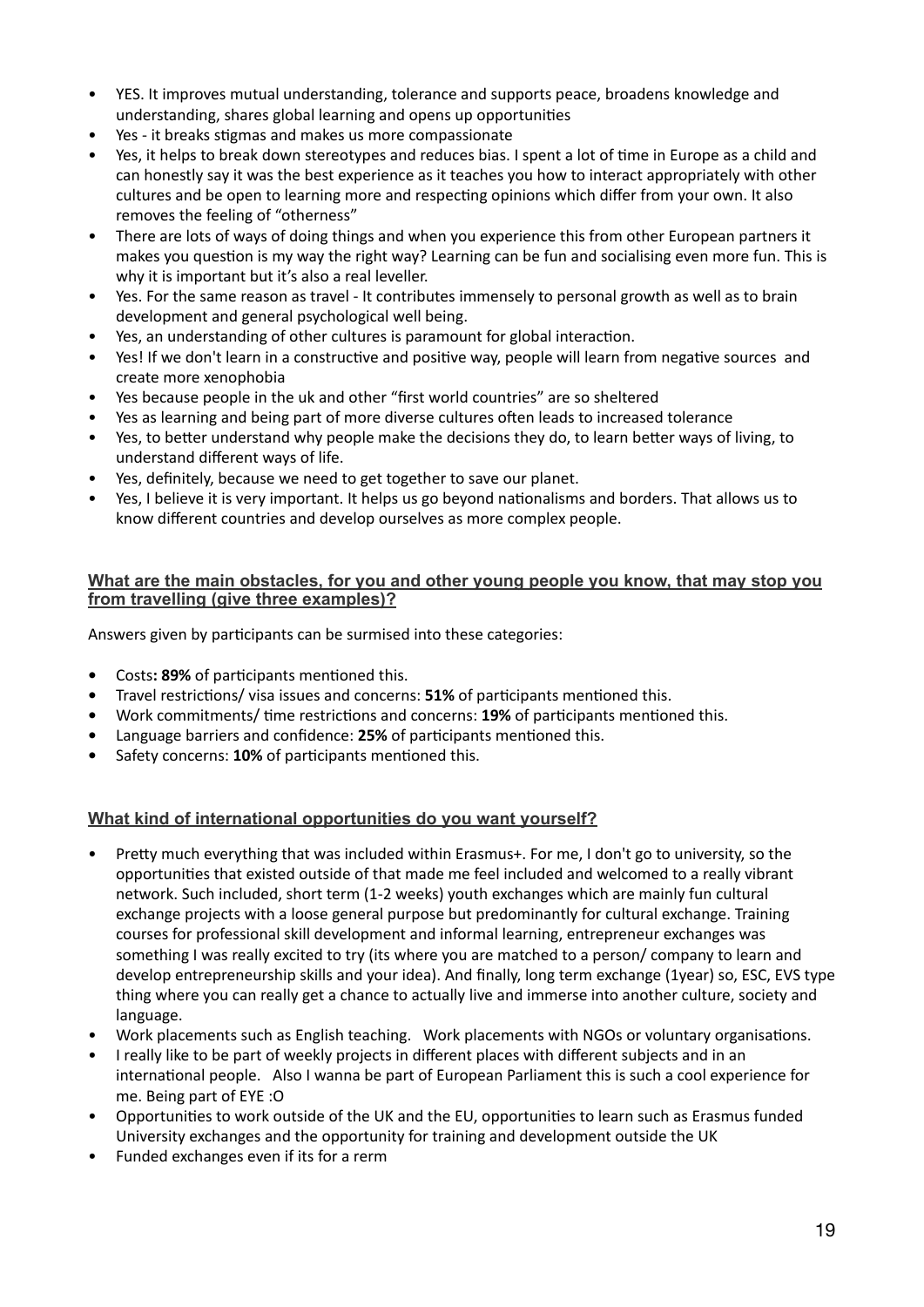- The ability to travel and work freely in Europe (unfortunately stopped as a result of Brexit). Some sort of young persons travel scheme, such as a one year work abroad scheme for young professionals, e.g. 21-25.
- I would like to work with International citizen services, to join the team of Ics.
- I'd like the opportunities of studying abroad for a couple of semesters, gaining experience as a employee through internships and helping out in short term volunteering projects after and in addition to the ESC voluntary service.
- To spread my message of positive change across the world
- Having benefitted from international study and volunteering experiences, I am keenly interested in work experience overseas, and further opportunity to develop career-boosting skills in international environments.
- I would love to go to medical school abroad/or spend a year abroad during university. After university I'd like to work internationally whether for an NGO or in other positions.
- Education, volunteering and work
- Study abroad at uni, international internships, I'd eventually like to live and work abroad as I speak 2 languages other than English
- I would like to visit historic places abroad
- International study and work placements, maybe summer internships
- I would just like to see opportunities for young people who otherwise would not be able to travel
- I am hoping to have a year during my university studies to travel to America and study. This would be such an amazing experience, as it would be great to gain experience and hopefully meet a range of new people.
- Now that I finished my studies, I want professional opportunities to spend some time abroad like as a part of a PHD project.
- I want to work for an international organisation
- Free travel, visa liberation, equal opportunities for work for young people from South-east Europe, etc.
- I would love to work abroad and live abroad, and I would also love to be able to travel extensively after graduating from university.
- I would like the freedom to move abroad for work or to embed myself in cultures which more closely align with my social or political values.
- To be able to help people in need in different countries.
- Conservation work
- To work with other young people in different places on making social change (like the Solidarity Projects). To learn other languages and share my skills/ knowledge with other people.
- I would love to study or work abroad in countries that may not be as common for exchanges (that are not the US or Canada, for example).
- Ability to love, live and travel and work abroad.
- To meet people who can make a change
- I'm hoping to travel internationally for work this year and in 2022. Furthermore, I am hoping to complete a year abroad at uni via my course.
- Year abroad schemes subsidised by the government, help with visa process, funding for international degrees.
- Anything allowing me to meet and work with people from around the world. E. G. Opportunities to study, work, or volunteer
- To be able to travel to Japan, China, North America (Canada & the United States) and to experience totally different cultures and understand people's ways of life.
- Volunteering abroad, living in other countries in Europe in order to develop my language skills and gain fluency.
- Opportunities to experience working in different places
- The opportunity to study, live, and do internships abroad.
- Opportunity to study abroad
- To meet new people, to learn new things
- I want to be able to travel to countries such as India, Vietnam, New Zealand and Romania, as well as eventually work in International development in Latin America
- Working and studying abroad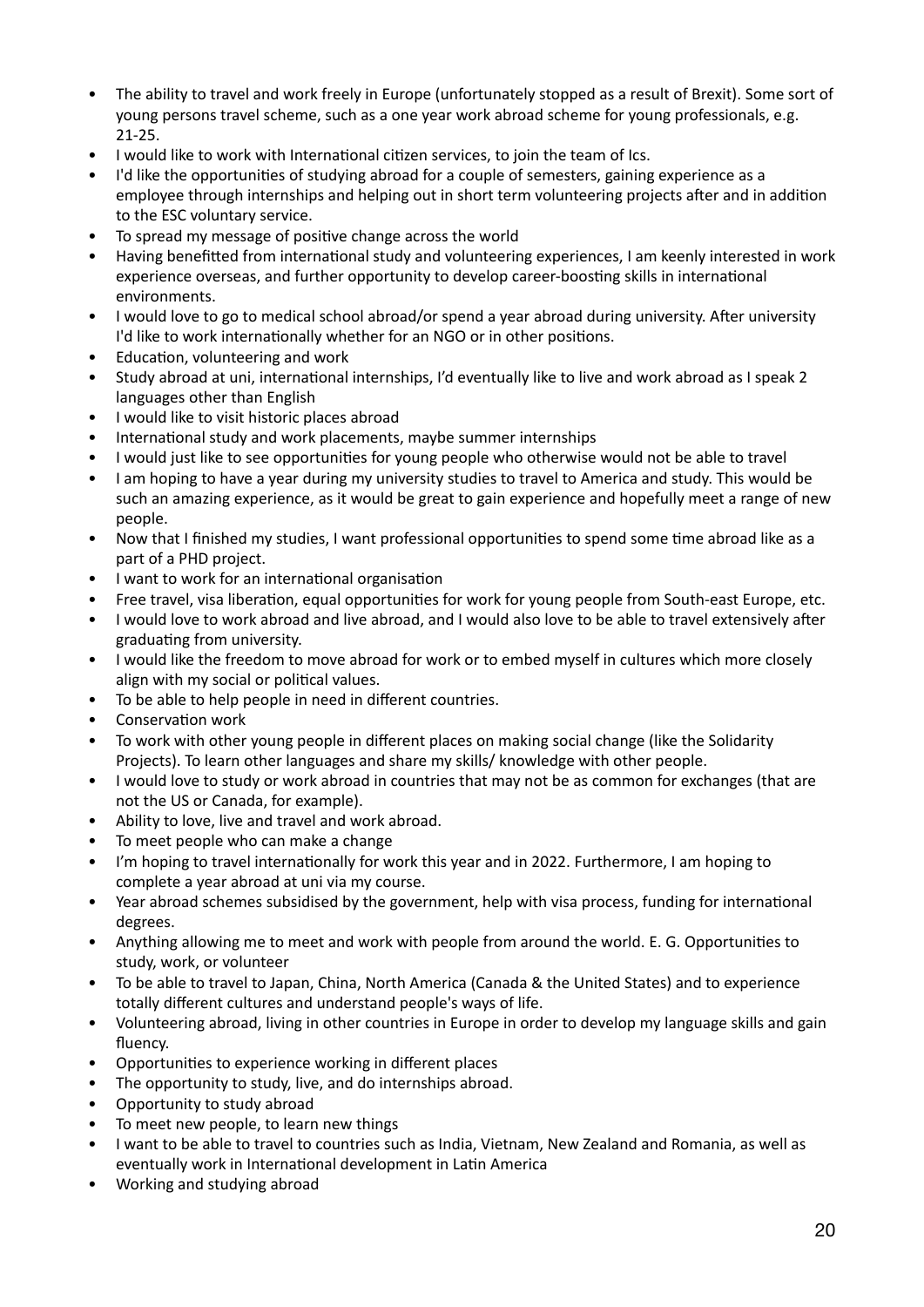- A year abroad at university and a chance to explore other parts of the world and improve the languages I'm learning
- To meet new people, to learn new things
- I personally want to do a study abroad as I want to experience different teaching methods across the globe.
- Be able to travel around the EU without any issues and in an easy way
- I want to be able to take part in international projects, cultural events and have access to funding.
- To be able to travel to different countries with a group of others around the UK and complete leadership programme alongside it. Additionally, having a chance to talk to international employers.
- Volunteer work abroad.
- I would like to do an abroad term at university.
- I would like to do a masters or other scientific research abroad Would like to do a language course to improve my foreign language skills
- Being able to work abroad without huge bureaucratic hurdles which may stop employers considering you for positions, particularly when you are an entry level graduate without specific experience that might make employers more willing to go through the bureaucracy to hire you.
- I want to be able to live and work in Europe and the Americas after I have graduated.
- To have exchanges all over the world
- To teach and learn in other countries
- I would like to study at a university abroad and do at least a year of full work in Spain.
- I would like to take part in a programme where I can volunteer for over a year in another country and help the regional organisation there.
- Would love for Erasmus years to be a thing again, and more opportunities for international exchange that aren't with America, Australia (countries that are so similar to the UK)
- I just want to be able to go to projects again and guide young people on them because I think is was really good for them!
- Working and backpacking, camping, exploring in other country's
- More experience in communicating with people from other countries. I want to find out if there are people in foreign countries with a comparable mindset compared to mine. I'm looking for people that have value, business wise for the both of us. My English isn't that good so I'm motivated to speak and write as much English as I can.
- I would love to be able to study at other universities for a term or two, particularly in Spain as I study Spanish.
- I would love to be a self-employed digital nomad one day, travelling and working from new countries regularly. However this won't happen overnight! I now worry that I won't be able to get jobs overseas especially since Brexit, and this has crushed my biggest dream of moving outside of the UK and staying out. Maybe I will settle elsewhere for enough years to get citizenship and regain an EU passport so I feel connected to the accessibility and possibilities that mainland Europe offers!
- Graduate schemes abroad
- Year abroad at university Ability to inter rail Be able to reside in other countries for work
- Personally, I would like to spend a year working in another country, especially Spain as I have been learning Spanish for around 5 years.
- Work /extended travel abroad through Europe (particularly Spain)
- educational and labour opportunities.
- - Youth worker mobility Good practices´s exchanges
- the kind of travel that can help me discover things I ever even imagine
- The opportunity to work abroad.
- Erasmus, volunteering, Batchelor abroad
- Every opportunity is welcome
- Opportunities in schools that are not only limited to language students (although the UK's attitudes towards and methods regarding the teaching of languages need to change too) International opportunities that are supported by large, recognized business and companies
- I'd like to work abroad for a short/medium period of time to gain more experience and improve my English/French. I'm also interested in any kind of volunteering activities.
- Volunteering abroad gutted VSO is being cut. Language exchanges with other universities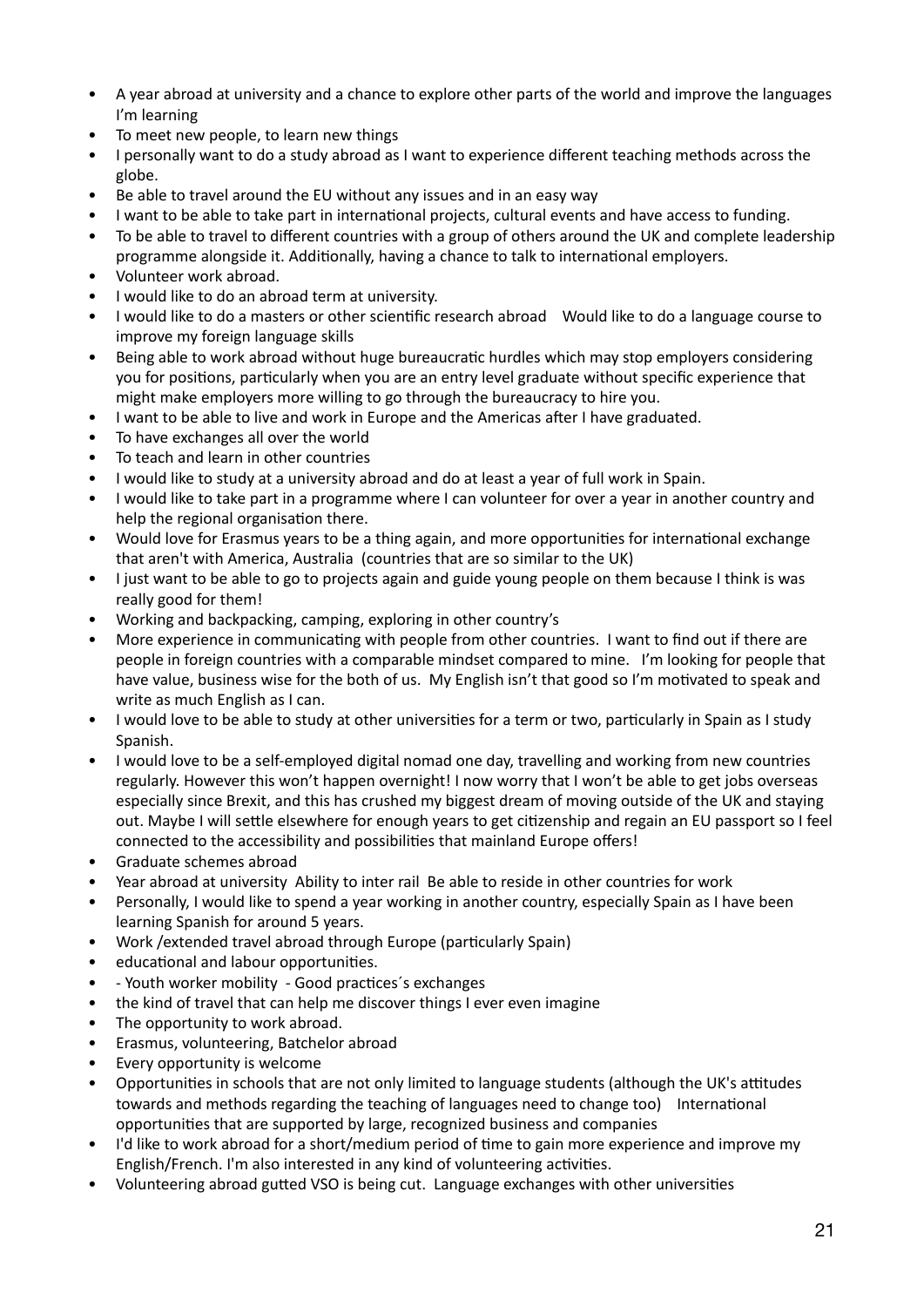- International job secondment opportunities and opportunities to undertake immersive language courses in host countries and come back to your current job rather than leave a job for this.
- Summer schools/semesters abroad Work placements abroad Ethical volunteering
- I'd love to work internationally or even complete further studies
- Youth exchanges, international training for professionals, volunteering projects.
- Youth exchanges, training courses and volunteering opportunities.
- To be able to have subsidised exchange programs at university, as I can't afford it by myself
- I'd like to study abroad within Europe at uni and possibly beyond after uni for work
- I want to go to Australia to study because I'm a victim of child abuse and I don't feel safe working here where my abuser is constantly around. I want to feel connected to others and not scared
- Be able to live and work internationally if opportunity arose
- Internships abroad, study abroad, volunteering abroad.
- Youth Exchanges, Strategic Partnership projects, school exchanges.
- International internships, work opportunities, summer trips…

#### **How Could We Encourage More Young People to Travel?**

- Promotion of opportunities that appeal to specific interests .
- Promote opportunities with reliable organisations to reassure people that they'll be safe and looked after. Share grants/funding to help with finances.
- Separating good affection of those projects via social media more. Being acceptable for youngsters, they should feel they can contact with u anytime.
- Limit Visa restrictions- similar to the EU Reduce costs i.e through scholarship's or grants Advertise the same opportunities to all Be more diverse- have a diverse body in control etc Allow young people to have they say in making necessary changes
- Make us aware about the benefits and tell us why its worth going
- Promote travel opportunities, provide travel schemes e.g. foreign exchange, erasmus, year-abroad, etc...
- Assure them that there's security . By giving some witnesses of some who already travelled .
- By showing the benefits of traveling
- Low cost
- Aside from financial support, which for many young people I'd say is the primary obstacle, raising awareness of international opportunities is key, and I think particularly stressing opportunities to develop skills and understanding in a way which tourism does not, as well as promoting the variety of opportunities and skills that can be developed (e.g. beyond humanitarian efforts in far-off destinations, for example.)
- Create more government-backed funding systems. Urge UK universities to collaborate with international universities more (exchanges, year abroad etc).
- Offer free opportunities and fund internships/exchanges
- Make it easier and cheaper for young people to travel
- cheap accessible package holidays/trips aimed at students and young adults.
- If it was more financially accessible
- Provide bursaries and programmes that support YP to travel
- It would be amazing to have more opportunities to open up for young people. Promoting study abroad or volunteering schemes could be some ways to encourage young people to travel more, as they may feel like they are gaining experience, and ultimately getting something positive out of travelling.
- By accentuating the huge opportunity it is to live abroad for some time with a project like that and with a scholarship, good communication (social medias, maybe interviews from people who did travel, international students...), and one essential point is: make the foreign language education better (dare I say especially in English speaking countries), raise awareness that the country/language we know is not the center of the world and that it is very cool to experience others
- Engage them with exchange students coming to their locality as early as possible
- By increasing awareness of the benefits of traveling and learning new cultures.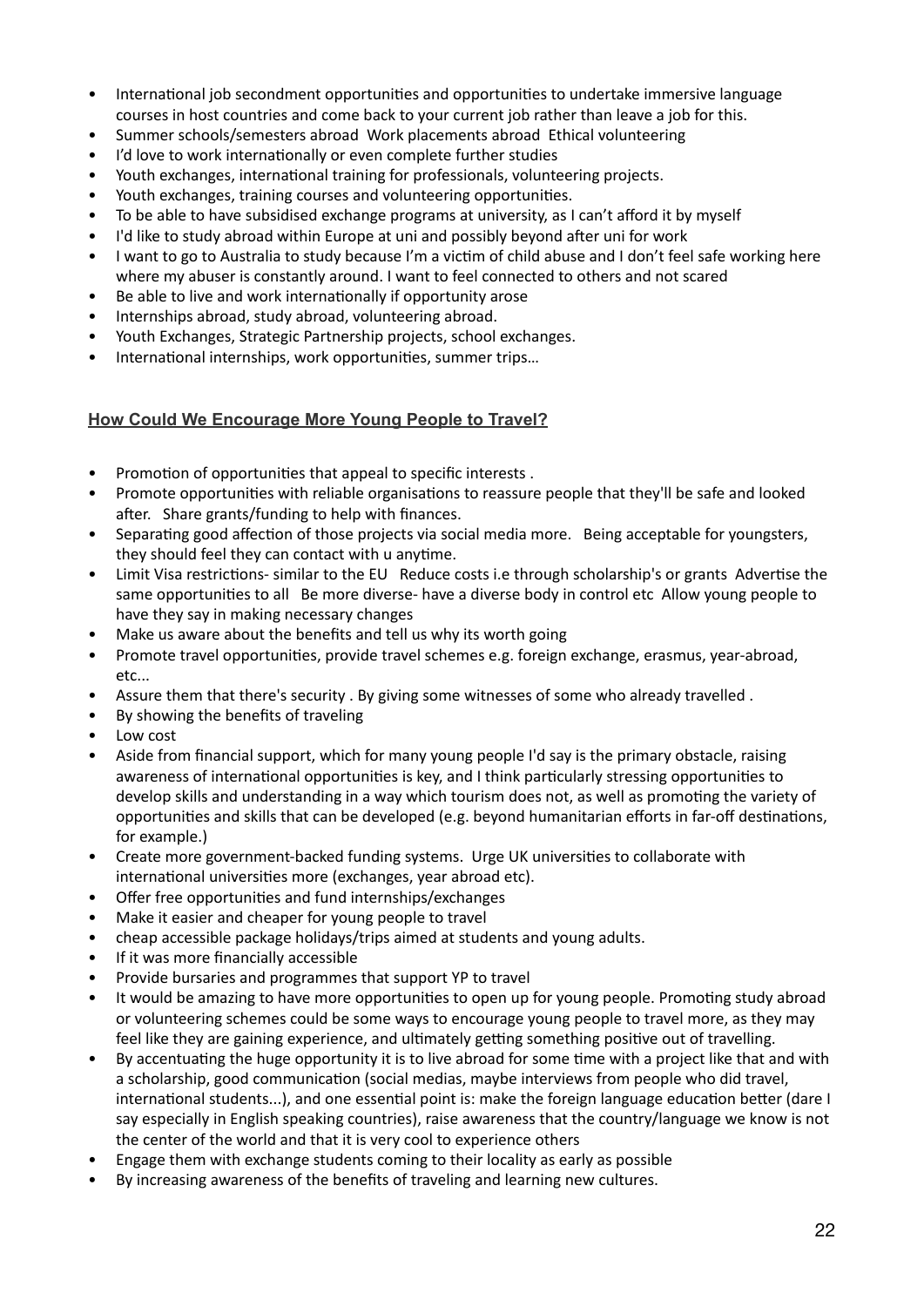- I think it's important to encourage the connectivity part of travel, that travel allows you to feel truly connected to this world. I think it's also important to stress that travel makes you a much more wellrounded person, having seen and experience different things in different countries that we may not see or experience here in the UK.
- Revoke the effects of Brexit and rejoin the EU. Provide more discounted/subsidised travel for young people. Provide services to assist young people in more permanent relocation.
- By providing them opportunities and perhaps giving them an incentive to do so.
- Ask young people what they want and make it more affordable
- Create infrastructure for people to connect. Actively reach out to people that do not currently have or take up these opportunities and tell them about the experiences of others. Create chains of mentorship, and clear funding routes.
- Making it financially easier and more accessible. Many young people believe that travelling is a lot more difficult than what it actually is.
- Offering what options and bringing in people to talk about their experiences
- Explaining the benefits and maybe providing a bit of support.
- -government policy allowing young people to travel easier -more language learning opportunities in the education system -exchange/ partnership programmes that allow young people to work/live/ study abroad
- Funded programs for study abroad/exchanges
- Fund their travels, or make volunteering opportunities more apparent to them.
- Encourage young people to travel by holding conferences, fairs, and talk to them about it in education too.
- Make it easier to gain working/study visas and offer more job and study opportunities abroad.
- Make it accessible ie providing paid work experience in different places
- Advertise funding opportunities, different accessible programmes and opportunities, and make it accessible and doable for everyone.
- Offering financial support and by increasing awareness
- Get a job and save, go see the world. Let them see whats out there
- Schemes to reduce costs for young people, similar to the free Interrail pass scheme for 18 year olds
- Rejoining Erasmus and the EU
- Offering scholarships, building exchange programs
- Get a job and save, go see the world. Let them see whats out there
- Give them discount codes, advertise the benefits of travelling and teach them about other cultures.
- To tell them that is it possible that funds are there for them and to give them a social support and help in this process
- Young people need funding to be able to go abroad. Once there, they need clarity. I lived in two EU countries between the Brexit referendum and Brexit happening, and there was so much chaos and lack of clarity that it made working and studying during this time really hard.
- Offer them opportunities to travel via travelling schemes and target an older demographic
- Make opportunities better known. Possibly engage more with schools and colleges.
- Creating funded programs
- Laying out the information in an easy to understand way
- Access to safe and reasonably priced accommodation, access to interesting experiences that are affordable.
- Subsidies or grants. Promoting the outcome of studying abroad. Show students that people like themselves go abroad, not just people with ample money.
- Tell them the positive things about going to a certain place
- Talk about it more in schools. Give them choices early on. Teach them about different charities and opportunities they have
- Make it easy to get work and travel visas, reduce costs and encourage universities to do exchange programmes
- To tell more about it and make it easier for them to go.
- More grants and bursaries. More education about how travelling isn't that scary, and the right ways to go about it
- with more erasmus projects
- Letting them know wat is all out there, to explore maybe?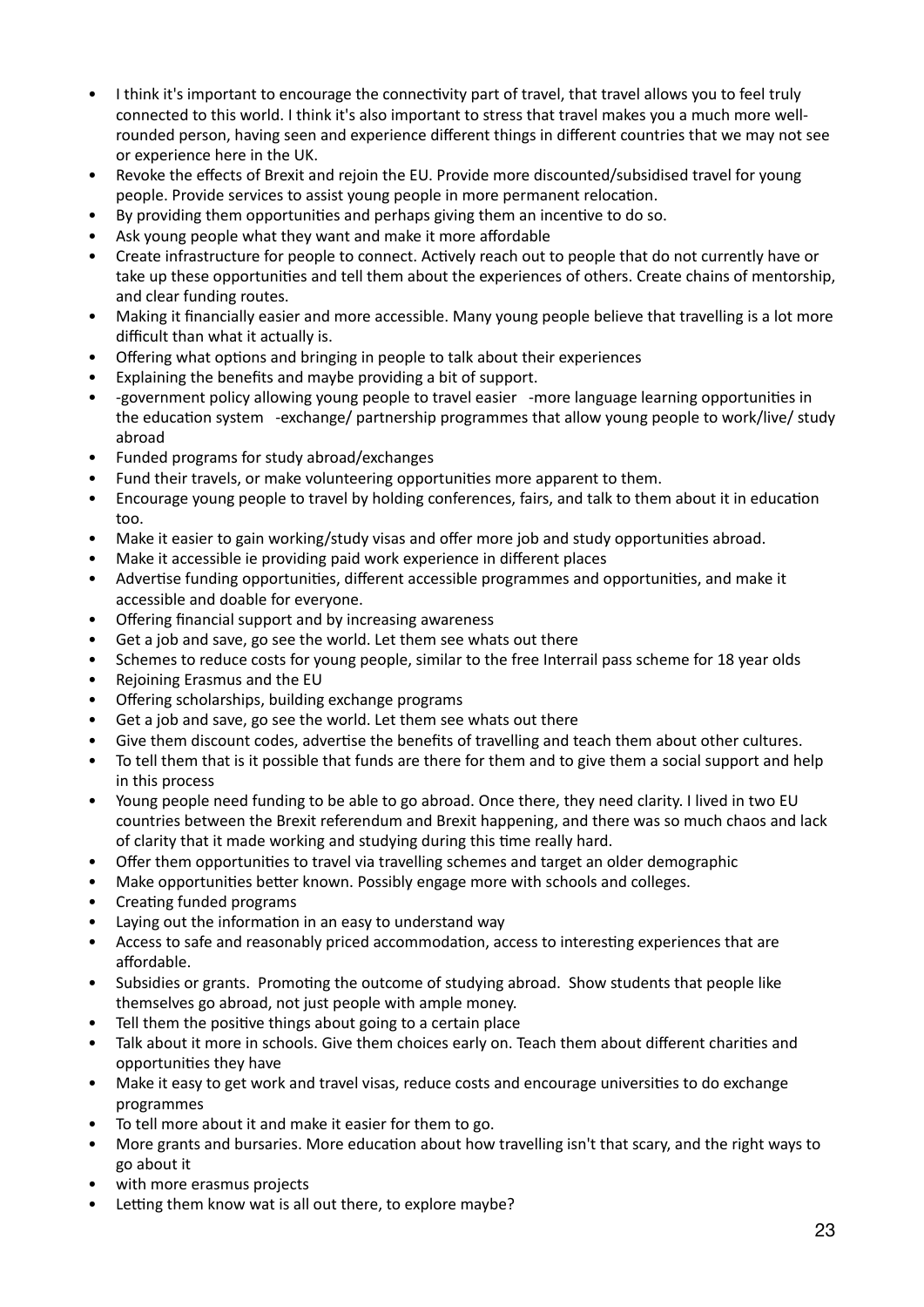- Almost everyone wants to travel. The biggest problem is not having enough money to do so. And money means time. You need to work for money and you need the money to life your live.
- There needs to be more known opportunities available that are at fair prices. I think more investments for schools to be able to plan school exchanges is a good start. If the government has taken away our right to be able to freely move throughout Europe in the future, there should be better schemes for us to experience other cultures, as a compromise.
- Show them affordable ways to do so! I have found apps like Skyscanner, Airbnb, Expedia etc to be very helpful for planning inexpensive trips (although covid stopped them going ahead!)
- Give more guidance on how it could be done and give some financial aid
- Offer more incentives Make sure young people can spread more time abroad Allow young people to live in places for a year
- Give information on how it can be more cost efficient, funding to help those who may not be able to have travelled otherwise.
- Present clear information on what requirements there are for visas, working, length of stay and insurance etc. It isn't obvious, but isn't often difficult however finding this new information can be daunting so having it detailed coherently cluld help people understand and actually commit to going
- To know other young people that have already benefited of international opportunities and know more about their experience.
- We could motivate more young people to travel: working your confidence in your abilities offering more information on travel opportunities from the European Union - promoting language learning
- give them the opportunity with university exchanges, money, greet them with the expérience aspect
- Links with destinations providing discounted and trustworthy accommodation for young, single-party travellers. Financial support.
- More partnerships between schools and universities and communication (sometimes we don't know that certain things exist)
- Just show them trurly what it mean and what it is mostly true story of people
- Greater accessibility. The lack of project centralization regarding Erasmus projects in the UK is understood but this results in lack of organisation and difficulties regarding how the program is ran and understood. Also, whist still in the EU I felt as though the Government did not do enough to explain the benefits of being in the EU and what EU funding was being spent on. For example: whilst in Europe you see numerous signs saying 'partly funded by the European Union' but even small recognitions like these are hardly evident in the UK.
- By exposing them to real stories that changed the life, or at least the perspective, of other young people who travelled abroad.
- Free inter-rail passes like in the EU on peoples 18th birthday. More affordable ways to volunteer abroad. Free language lessons. Freedom of movement around countries.
- Employment based opportunities eg job exchanges/secondments or encouraging employers to recognise the benefits of allowing staff to do an immersive language course - similar to a salary sacrifice for a train season ticket, they could assist with the funding but it's more important they assist with time off from a job/job security when returning with new skills
- Decrease the cost of travelling and encourage paid leave for educational/work travel
- Provide information in one single location on what they need to enter every country and advice on how to plan it
- Programmes like EuroPeers are an excellent way of doing this already they need resourcing and funding properly.
- Visibility of DiscoverEU, host local workshops, implement activities to "open eyes".
- Subsidise it
- Help with visa process/passports, make it cheaper, teach more travel safe skills in schools, teach more languages
- Money
- More affordable travel (cheaper trains fares) and a more eco friendly travel options
- Financial incentives, normalise travel abroad.
- Speak to the governments and start national campaigns with specific initiatives which young people can do.
- Creating more opportunities like places to stay, cheaper things...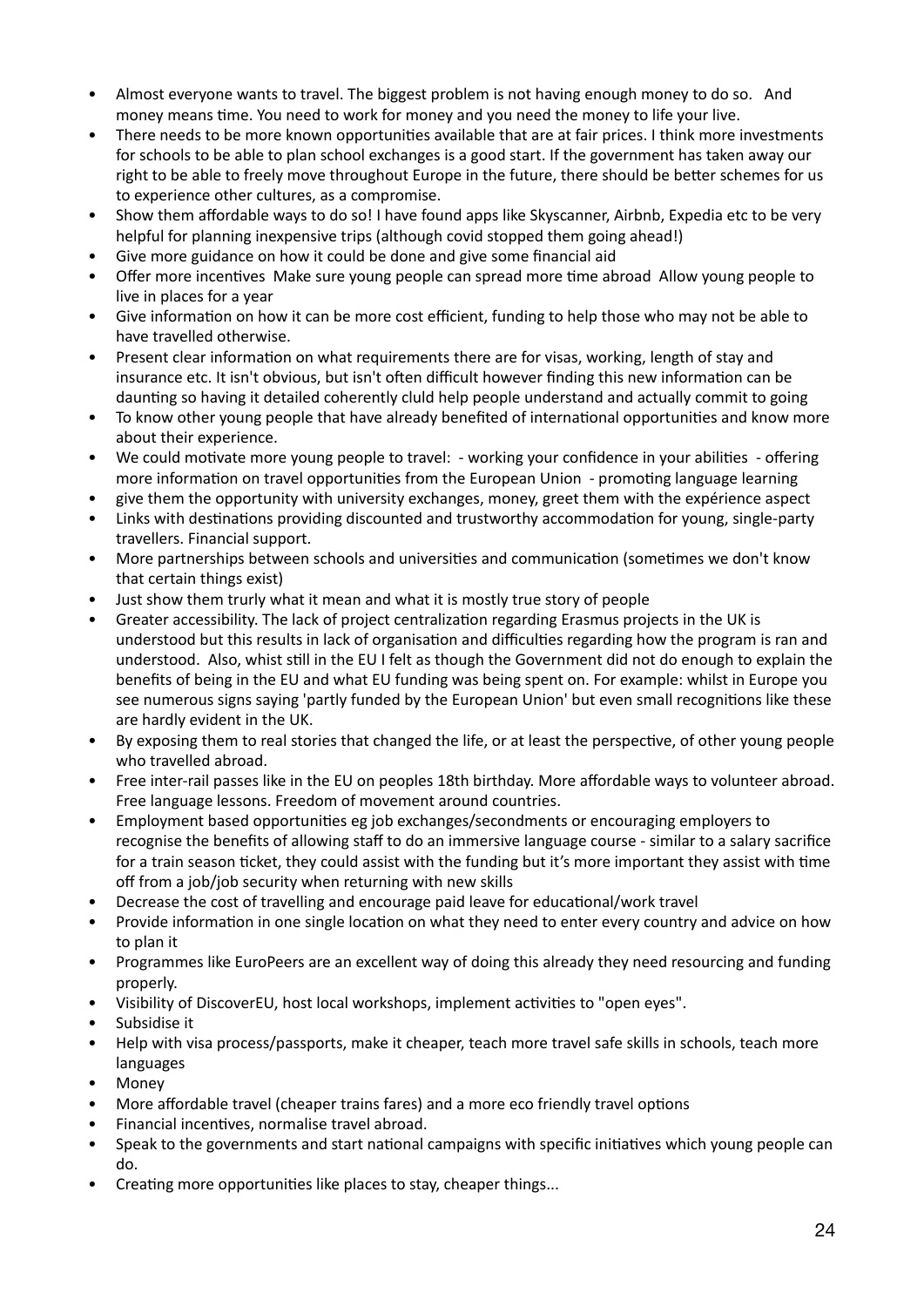#### **What's the best way of getting information to young people?**

- Social media
- Social media and email. Possibly working with schools/colleges.
- Expressing experience by who had that chance. Hearing via exact person with interesting stories.
- Engaging with them and do not speak for all youths unless you have gained their insight. The political idea that young people do not vote because they don't care is wrong. Sessions which allow direct communication with youths i.e in colleges and university would help the government understand what young people want
- Social media
- Probably social media, but also through institutions associated with young people, e.g. schools, universities.
- Through social network like Facebook , messenger and so on
- promote projects, advertisement on tv, youtube, social media platforms, school, word-of-mouth advertising.
- Social media
- I think that social media of course reaches many people, but all the international opportunities I found out about and took part in were first relayed to me by school/university, followed by subsequently knowing someone from a previous experience (for example: Uni told me about a summer school, someone from the summer school told me about a Masters programme, and someone from the MA programme told me about ESC opportunities). I think that this word of mouth/reliable source thing is key, and so would think sixth forms, colleges and similar institutions would be good places (things like Erasmus+ and ESC weren't discussed at my high school/sixth form, beyond the academic context)
- Though social media, google and school.
- Social media and talks through schools, employers and universities
- Short videos, social media campaigns etc
- social media- twitter, facebook, instagram, tiktok seem to be the most effective. Advertisement in schools and universities mention on local news
- Emails & twitter
- Through their youth centre/ college
- Social media. Most young people have Instagram and Twitter, so I think these are the best sites to promote travel for young people.
- Not sure. I think finding ways so that the ones who did go on the experience can share it to other young people, so that the students feel closer to it
- Via teachers at school
- By promotion with campaigns and lots of free seminars where the youth can take part in different topics and foremost make new contacts and friendships with people from different countries.
- Twitter and Facebook are likely the best bets for information. TikTok is also a big platform nowadays and it's fun and not too serious! Making information too serious usually means it goes over people's heads. TikTok is an interesting and fun platform to get the message out and to engage others in a fun way.
- Social media.
- Social Media
- Schools/ colleges and social media
- By showing personal examples (i.e. getting them to meet with people who have had these experiences) rather than just giving information. For me, I went abroad when I met people from different countries who were going to university in all different European countries so then I considered doing this myself. Maybe Job websites - many people who are looking for a job might be open to new international experiences.
- Mainly social media, but with a good strategy that will grab their attention.
- Social media
- Via social media.
- -social media -press releases -advertisement
- Through schools and unis, and website.
- Social media, visit universities, visit schools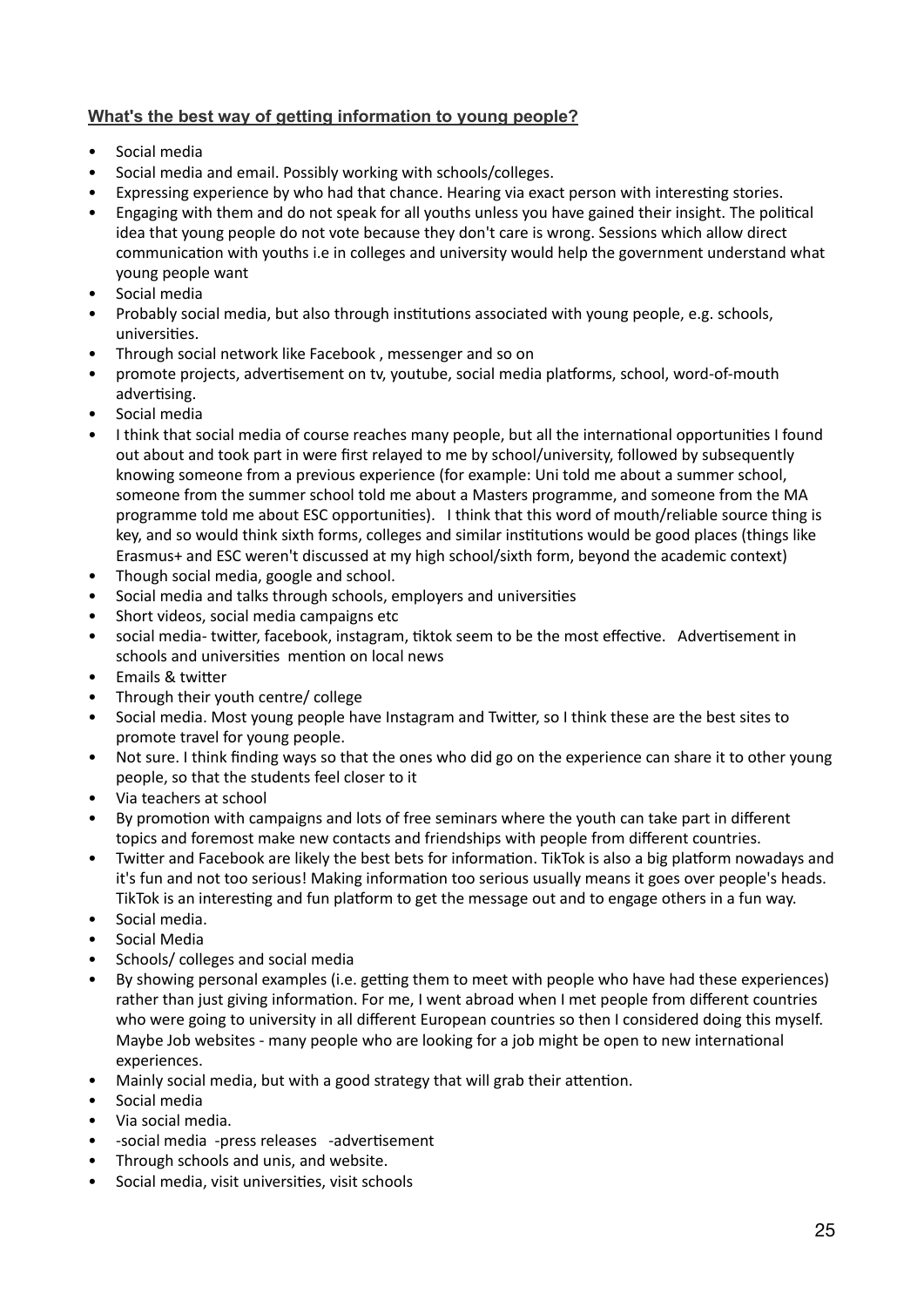- Send it to them directly if possible. Letters, emails, through school/uni/college, and of course advertising it on social media would help also.
- Social media and schools
- Through social media such as instagram
- Online advertisements, and providing information through university/secondary school seminars.
- Through schools/colleges/universities
- Social media
- Social media
- Internet
- Social media or communicating with schools and colleges
- Social media
- I believe the best method for getting information to younger people is through advertisement for example social media or banners.
- Insta tiktok etc
- Social media, university partnerships
- Via social media e.g. youtube, Instagram, etc. However can be hard to navigate as there's so much information.
- Schools and colleges
- Through organisations such as college, university, etc.
- Social media, search engine optimisation, posters and leaflets in educational institutions,
- The internet or through educational establishments.
- Through social media e.g. Instagram and Twitter or by having ambassadors.
- Explaining to them?
- Social media or word of mouth
- Social media or a government announcement on the news
- Social media, public transportation, youth centres.
- Through social media, and using colleges and universities.
- social media, e-mail
- Social media
- Only give the information to the people that are really interested in the subject. Social media is a great way to show your information to a lot of people. Then they can decide if they. Want to know more or not.
- Definitely through targeted social media. Clear, stylish & informative posts attract young people to understand the topic more.
- Social media for sure! Stuff gets 1million+ views on TikTok very often so that could be the best bet. Can't forget Instagram too! Any image based/visual platform is ideal. Some of my favourite pages on Instagram right now are travel ones! YouTube is also great. Travel vloggers have been the source of lots of my favourite travel tips.
- Through Social media
- Social Media Schools and Universities
- In institutions like schools, colleges and universities, in addition to that on social media as many young people use it.
- Internet/social media probably
- social media and peer-learning activities,
- - Through social networks Through local activities
- with social media
- Twitter and Instagram
- Social media, schools, universities.
- Social media and meeting in school/university
- Social media channels and direct marketing
- Social media
- Facebook twitter Instagram social media
- Social media and dedicated place where all information is available
- Social media and consultations (advising young people 1-1 on the best course of action to take)
- Instagram or social media in general. But Instagram with links to pages where you can get more information.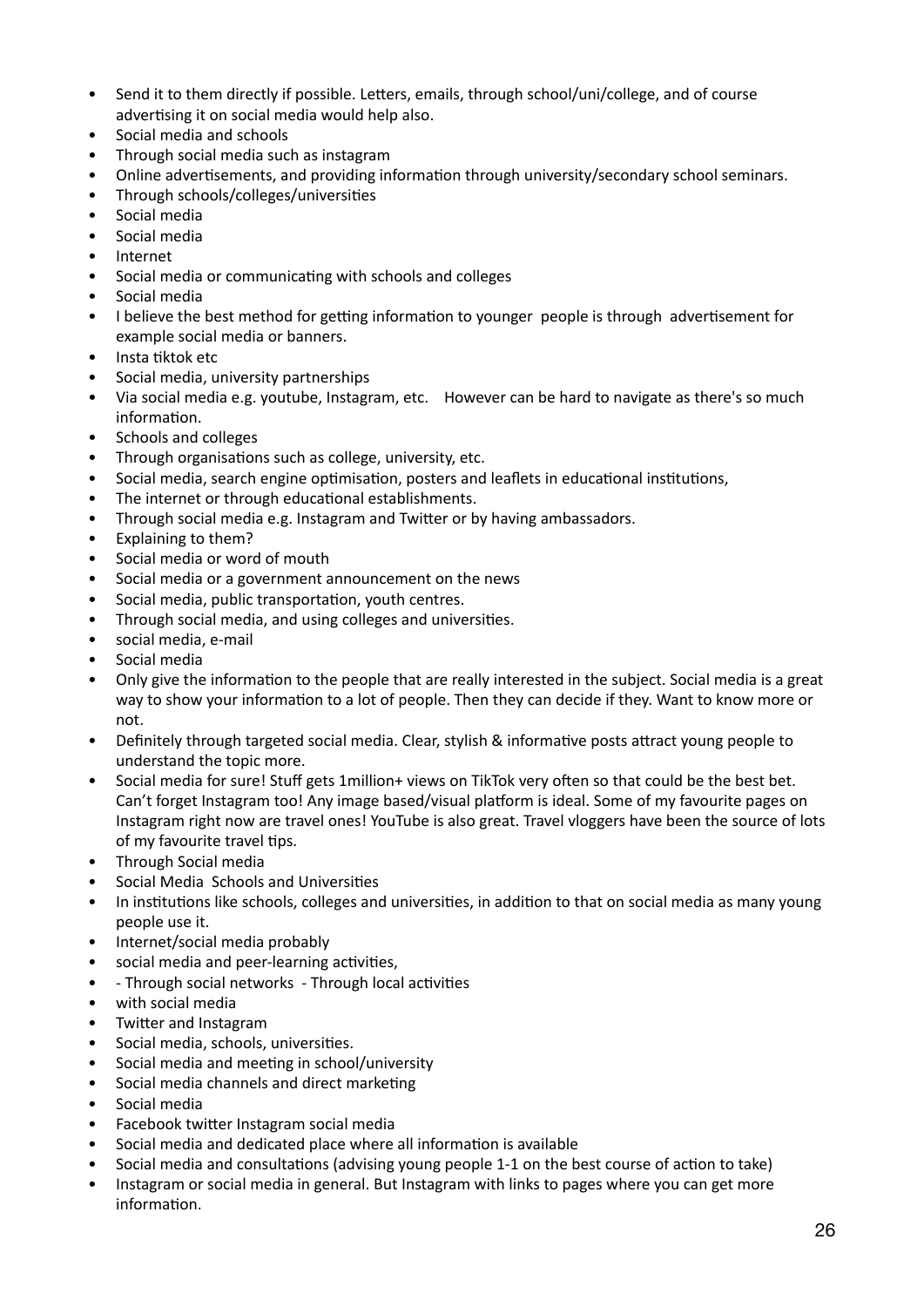- Social media, email, videos and podcasts
- Social media/Whatsapp, direct personal contact as well.
- News, social media
- Through educational institutions and adverts in social media
- Money
- Social media outlets
- Social media
- National campaigns
- Instagram.

#### **Who is most likely to influence and motivate you?**

- People who have done what I want to do
- Professional role models such as managers/colleagues.
- Myself! :D Then, my mentor
- Family, friends, other young people, if the University or workplace advertised a international scheme
- Personal tutor and friends
- Family and friends
- My father
- family and friends
- Disability rights campaigners
- I think friends and family, and in terms of international activities, recommendations and suggestions by these people, but also colleagues, teachers and uni staff, goes a long way to influence my decisions regarding international opportunities, for example.
- Other young people, who I can look up to. People who have achieved goals that are similar/the same as my own. People who look like me (who I can see myself in)whether it be through age, gender, ethnicity etc.
- My peers
- Somebody who has experienced something themselves and had first-hand knowledge of it
- advertisements on twitter
- Opportunities that are financially accessible
- My colleagues and family
- Travel YouTubers, or people who make videos about their travel experiences, could be a good way to influence and motivate young people. I think it helps to visualise what travelling has to offer, and also the different experiences they could gain if they travelled.
- People close to me : close friends that went through the experience, also friends in general and acquaintances, family... Then, work opportunities with a good communication, clear objectives and conditions
- My brother and sisters
- Myself and the environment.
- Certainly my friends and peers people my age who I can relate to. My parents are fantastic but often have slightly out-dated views.
- My friends and family.
- Not sure
- External companies
- People close to my age, or who understand my environment and experiences. People who listen to me/ try to understand me. People who I admire because of their values or their achievements (e.g. people of my age, teachers, figures in the media).
- Influencers, peers, family.
- **Celebrities**
- My family.
- -opportunities directly from educational institutes and governments
- Peers or teachers
- Other young people
- YouTubers.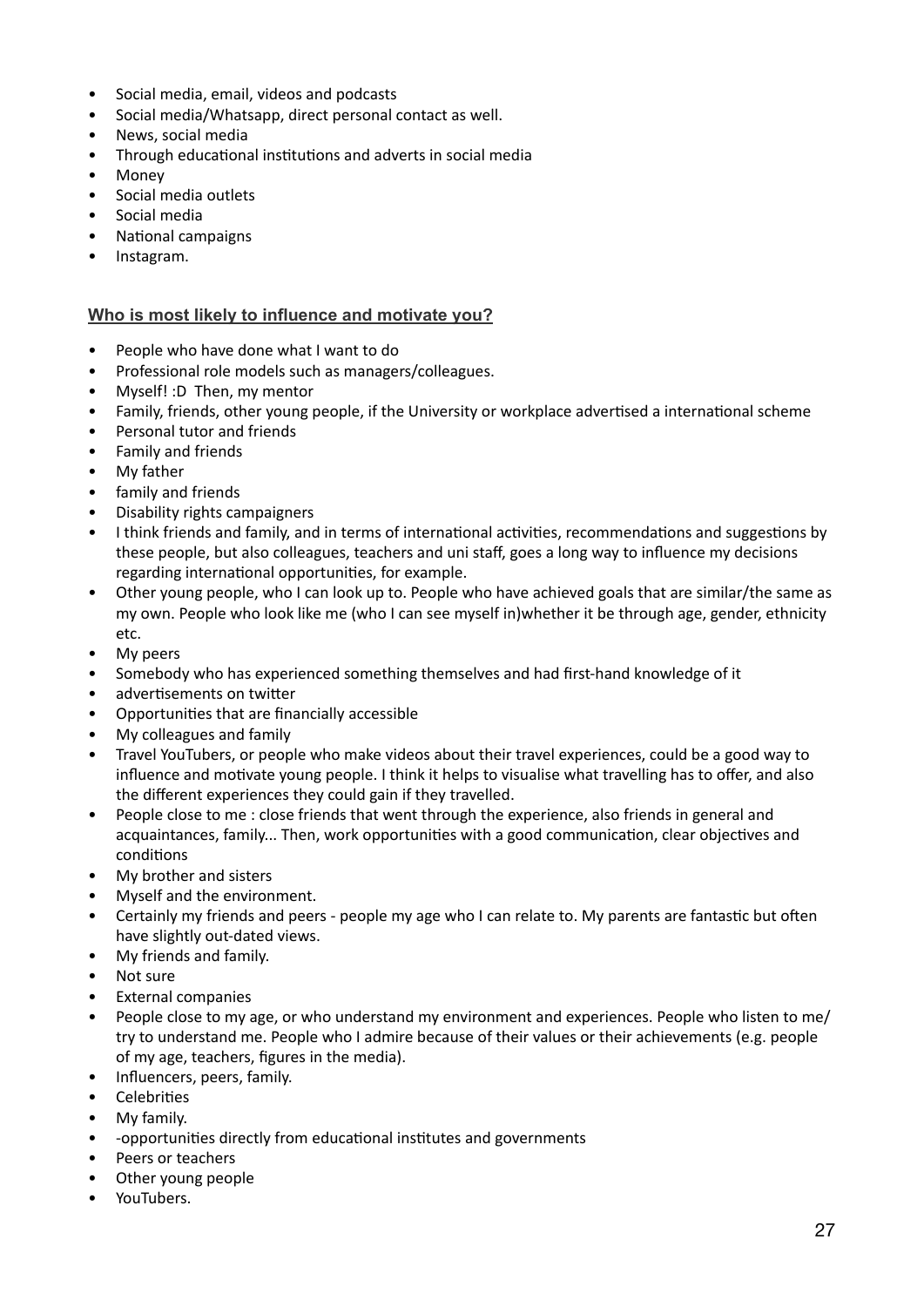- Other people my age or similar age to me
- Influencers
- My peers, and other young people who have taken part in an international exchange programme.
- Peers
- My sister and bestfriends
- Attenborough
- People I work alongside
- Other young people and their achievements
- My sister and bestfriends
- Teachers and peers.
- Peers like ambassadors of my age
- Opportunities
- Myself
- Other people who have experienced travelling/living abroad
- My peers at university, people around me.
- Not sure
- My peers.
- I influence and motivate myself.
- If I try something out and if I like the experience I'll be motivated the next times
- Role models i.e., influencers, class mates, youth club leaders.
- My teachers
- Travelers whom already travelled.
- My friends probably?
- People who are honestly enthousiastic
- Friends, some family.
- Yourself and people with a comparable mindset.
- It is honestly the people I have met online and via school exchanges from around the world. I love learning about other lifestyles, and the fact I can easily connect with people from Argentina, Switzerland, Spain, Thailand etc., it motivates me to be more understanding, empathetic, and have a greater perspective on the world.
- I follow a lot of digital nomads/travellers online who motivate me SO MUCH to be innovative and seek affordable options because they are literally living my dream life and most of them weren't loaded before they made this happen for themselves! If they can do it, why not me?
- Friends and family
- Teachers/ Lecturers People that are taking the same career path Peers
- Information from educational institutions and the government as it seems the most secure and trustworthy as thoroughly tested. It helps that my university has home students do a placement year which can be used to get good work placements, to better help secure a graduate job, as well as study/ work abroad.
- Friends?
- youth referents, close friends and eu institutions
- Young people who have already lived the experience of traveling.
- my pairs, family, friends, influencers
- Actors, musicians and personalities I follow on social media, as well as my friends.
- Other young people who did the mobility. (Never famous people or actors) Real people, with fears, passions and different personalities.
- Older people that changed completely their life
- I am not sure what this question means but I feel as though formal and legitimate channels (e.g. universities, schools, local councils) would be most likely to influence me.
- My partner, my family and my friends, in that order.
- Friends and family
- Other young people that inspire me eg Malala, Greta
- Friends and colleagues
- Respected travel writers or friends
- Some of my inspirational colleagues and friends I've known over the years who I've worked and eaten with from across the world.